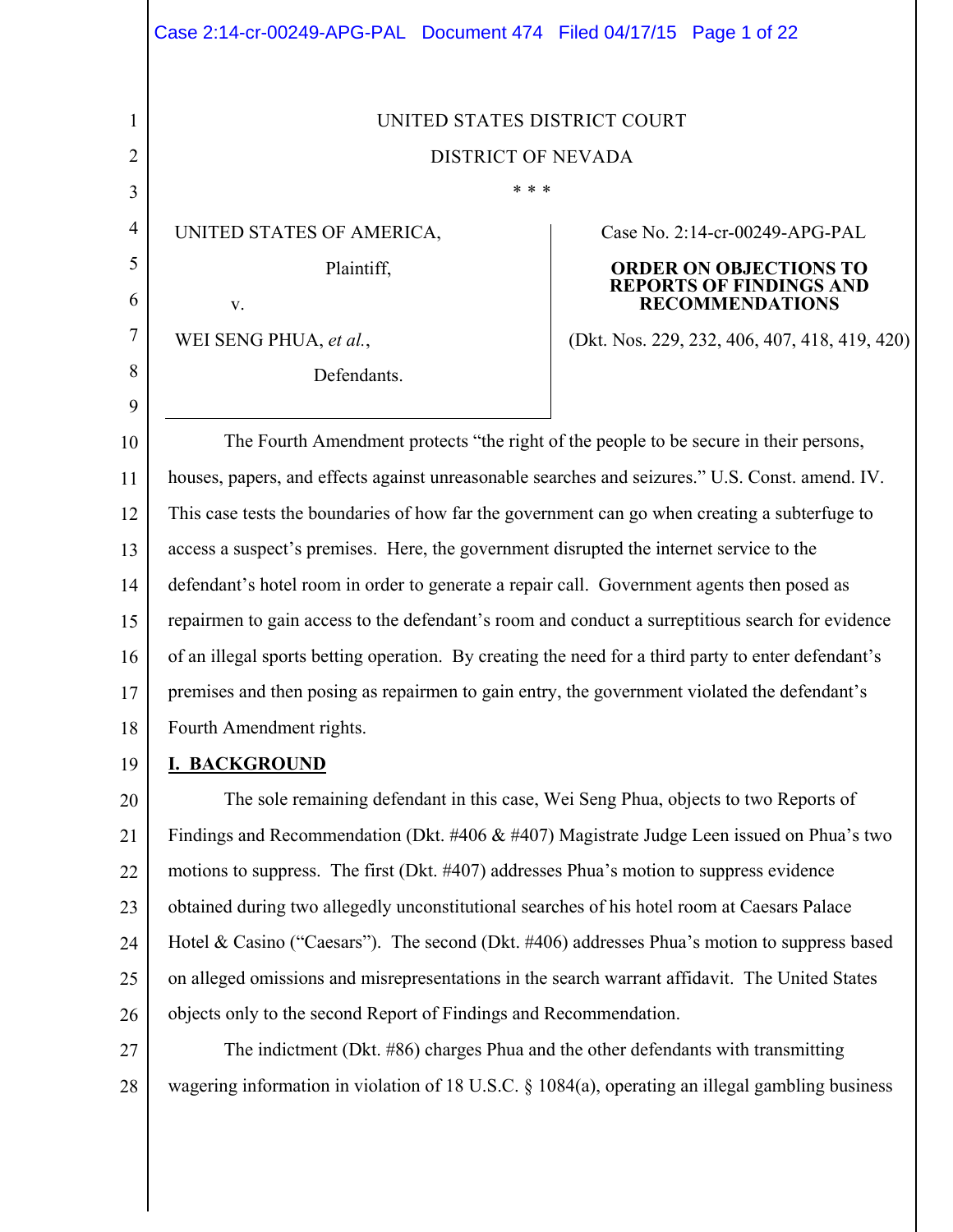in violation of 18 U.S.C.  $\S$  1955, and aiding and abetting in violation of 18 U.S.C.  $\S$  2.<sup>1</sup> The indictment alleges that in June and July of 2014, Phua and the other defendants were engaged in an illegal gambling business that accepted wagers on the World Cup Soccer Tournament. The investigating agents suspected this alleged business operated out of three luxury villas at Caesars: villas 8881, 8882, and 8888. Phua occupied villa 8882.

6 7 8 9 10 11 12 13 14 The investigation began with Caesars' Manager of Special Investigations, Paul Urban. Urban conducted an internal investigation into whether the occupants of villa 8888 might be illegally taking bets on the tournament. He interviewed hotel employees who had been inside villa 8888 and had seen a number of computers, monitors, and chairs set up in a configuration that resembled a boiler room bookie operation. One worker indicated that he saw a computer screen displaying words in Chinese as well as several columns of numbers that looked like betting odds. Urban forwarded information about his investigation to the Nevada Gaming Control Board ("NVGCB"). The NVGCB contacted the FBI, which triggered a joint NVGCB/FBI investigation. The lead NVGCB agent was Ricardo Lopez.

15 16 17 18 19 20 21 22 Caesars cooperated with the NVGCB/FBI investigation and provided records about the villas' residents. Mike Wood, a principal of Wood Telemanagement & Solutions ("TMS"), also cooperated with the investigation. TMS maintains the villas' high-speed internet connections ("DSL") for Caesars. Lopez, FBI special agent Minh Pham, and another agent interviewed Wood about the work he had done inside the villas and asked him how they could get inside surreptitiously. With Wood's help, they developed a plan to disrupt DSL service in villas 8882 and 8888 to generate a call for service.<sup>2</sup> The plan was to have agents pose as repairmen and then conduct a search once inside the villas.

23 ////

 $\overline{a}$ 

24

1

2

3

4

5

25 26

<sup>1</sup> The factual recitation is derived from Judge Leen's Report of Findings and Recommendation.

27 28  $2$  The agents had discussed disrupting cable service but decided against that when Assistant United States Attorney Kimberly Frayn advised that they would need Caesars' consent. Caesars declined to consent without assurances from the government that it would not be held liable. Additionally, the agents determined that plan was not feasible because it could not be done surreptitiously and would have disrupted cable service to other guests.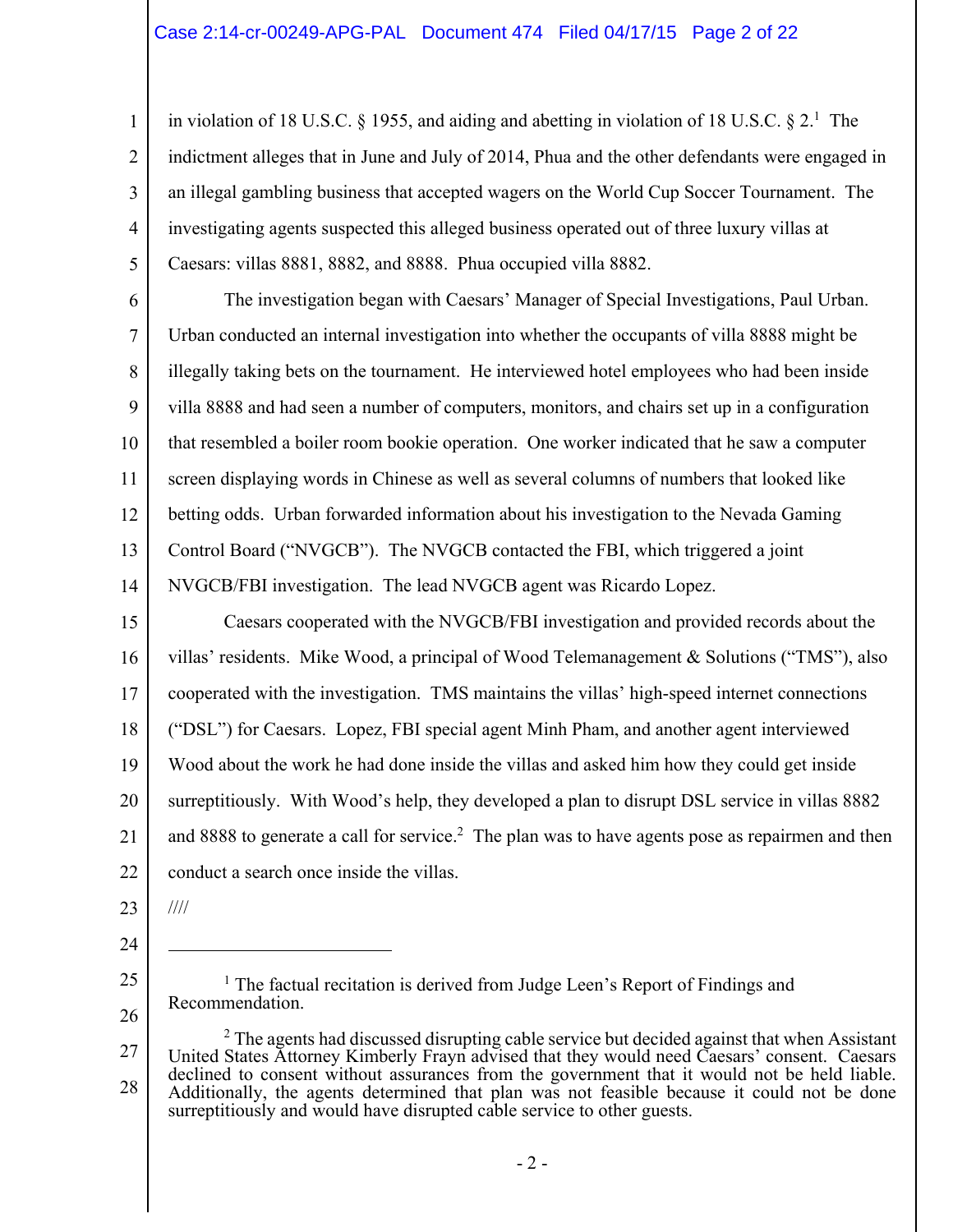## Case 2:14-cr-00249-APG-PAL Document 474 Filed 04/17/15 Page 3 of 22

 Wood disconnected the DSL for villa 8888 and 8882 on the morning of July 4, 2014. But the plan was unsuccessful because either the residents did not report an outage to Caesars or Caesars did not tell Wood.<sup>3</sup>

3

1

2

4 5 6 7 8 9 10 11 12 13 That same day, the residents of villa 8882 requested that the hotel provide them with a laptop computer. Caesars contacted Wood, and Wood contacted the investigating agents. Wood and Lopez delivered the laptop with Lopez dressed as a technician to "look the part." Wood and Lopez were met by the butler<sup>4</sup> for villa 8882 at the entry pantry. Wood and Lopez told the butler they needed to go past the pantry to check the internet connection. The butler denied them entry into the villa's interior, explaining that the residents had instructed him to keep the villa private. The butler then left the pantry area. Despite the butler's instructions, Wood and Lopez entered the interior. The butler intercepted Wood and Lopez, denied them further access, and ushered them back to the pantry. Wood and Lopez recorded their entry into the villa with hidden cameras.

14 15 16 17 18 19 20 21 22 The following morning, Wood cut the DSL connection to villa 8882 from his office at TMS. Phua told the butler on duty the internet was not working, and she contacted her manager at Caesars to fix it. Lopez and FBI agent Michael Kung, who were dressed as TMS technicians and had hidden recording devices, went to villa 8882. Wood had told Lopez and Kung how to appear like legitimate technicians and how to act like they were fixing the DSL. The agents knew that the DSL connection could not be restored inside the villa and instead had to be reconnected from the outside (within a few feet from where Wood was sitting in his office). The ruse's only purpose was to gain entry into villa 8882 and gather evidence without a warrant. When Lopez and Kung arrived at villa 8882, they were admitted by the butler, who asked

23 if they were there to fix the DSL. The butler took them to the media room where the router was

 $\overline{a}$ 

27

<sup>24</sup> 

<sup>25</sup>  26

<sup>&</sup>lt;sup>3</sup> Apparently, Wood inadvertently cut off the DSL to villa 8881 instead. Later that day, the occupant of that villa reported the outage and (because the government agents had left for the day) Wood entered villa 8881 and looked around under the guise of repairing the problem. He secretly recorded his investigation and provided that to the agents.

<sup>28</sup>  <sup>4</sup> Caesars provides butlers to the high-roller occupants of its luxury villas to attend to the occupants' needs. Judge Leen found, and the parties do not dispute, that "the butlers were unquestionably given authority to admit persons into the villa to deliver goods and services requested by the occupants." ( $\tilde{D}$ kt. #407 at 27.)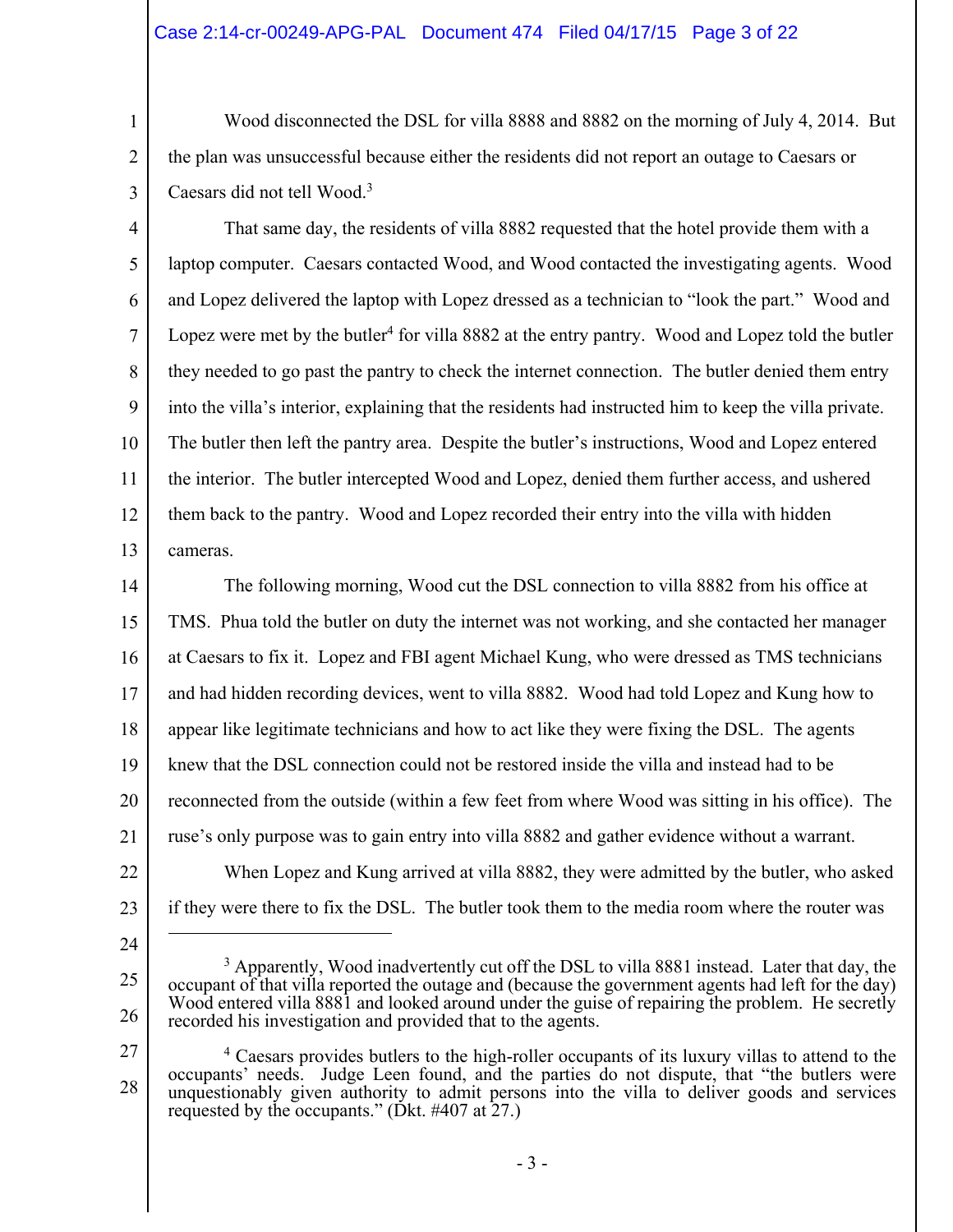#### Case 2:14-cr-00249-APG-PAL Document 474 Filed 04/17/15 Page 4 of 22

1

2

3

4

5

6

7

8

9

located. Lopez and Kung saw Phua and others in the room. Phua was sitting at a laptop computer that displayed an illegal online sports wagering website. The laptop screen also displayed an active instant messaging window that contained an incoming message stating "good luck on the hedge bet" or something similar. Lopez saw one of the other individuals using another laptop computer that displayed the login screen for an illegal sports wagering site. This person switched the web page to a Google search page when he noticed Lopez was approaching him. After spending some time in the villa pretending to attempt to fix the DSL, Lopez called Wood, who restored the connection. The agents remained in the room to continue their search, pretending to confirm that the connection had been restored for all of the computers in the villa.

10 11 12 13 14 The agents subsequently applied for warrants to search all three villas. The application cites facts garnered during the course of the warrantless intrusions to link together the residents of the three villas. Magistrate Judge Nancy Koppe signed search warrants for the three villas on July 9, 2014. Pursuant to the warrants, law enforcement searched all three villas and seized evidence.

15 16 17 18 19 20 21 22 Phua filed two motions to suppress. One is based on the two warrantless entries into villa 8882. The other is based on alleged omissions and misrepresentations in the warrant affidavit. Judge Leen held a four-day evidentiary hearing on Phua's motions in December 2014. She issued two Reports of Findings and Recommendation. With respect to Phua's motion to suppress based on the warrantless searches, she recommends I find that Wood and Lopez violated Phua's Fourth Amendment rights when they visited the villa on July 4 to deliver the laptop. In her view, it was unconstitutional for them to exceed the scope of consent by disregarding the butler's instructions not to enter the villa's interior.

23 24 25 26 27 28 Judge Leen also recommends I find the agents did not violate Phua's Fourth Amendment rights when they disrupted the DSL and then posed as service technicians. She found that Phua consented to the agents entering the villa and he therefore "surrendered [his] privacy to what [he] exposed to the view of Lopez and Kung when [he] admitted them to fix the fake DSL disruption." (Dkt. #407 at 32.) Judge Leen found Phua's consent was voluntary because the ruse did not raise a safety issue or disrupt an essential service so that the occupants would feel they

 $-4-$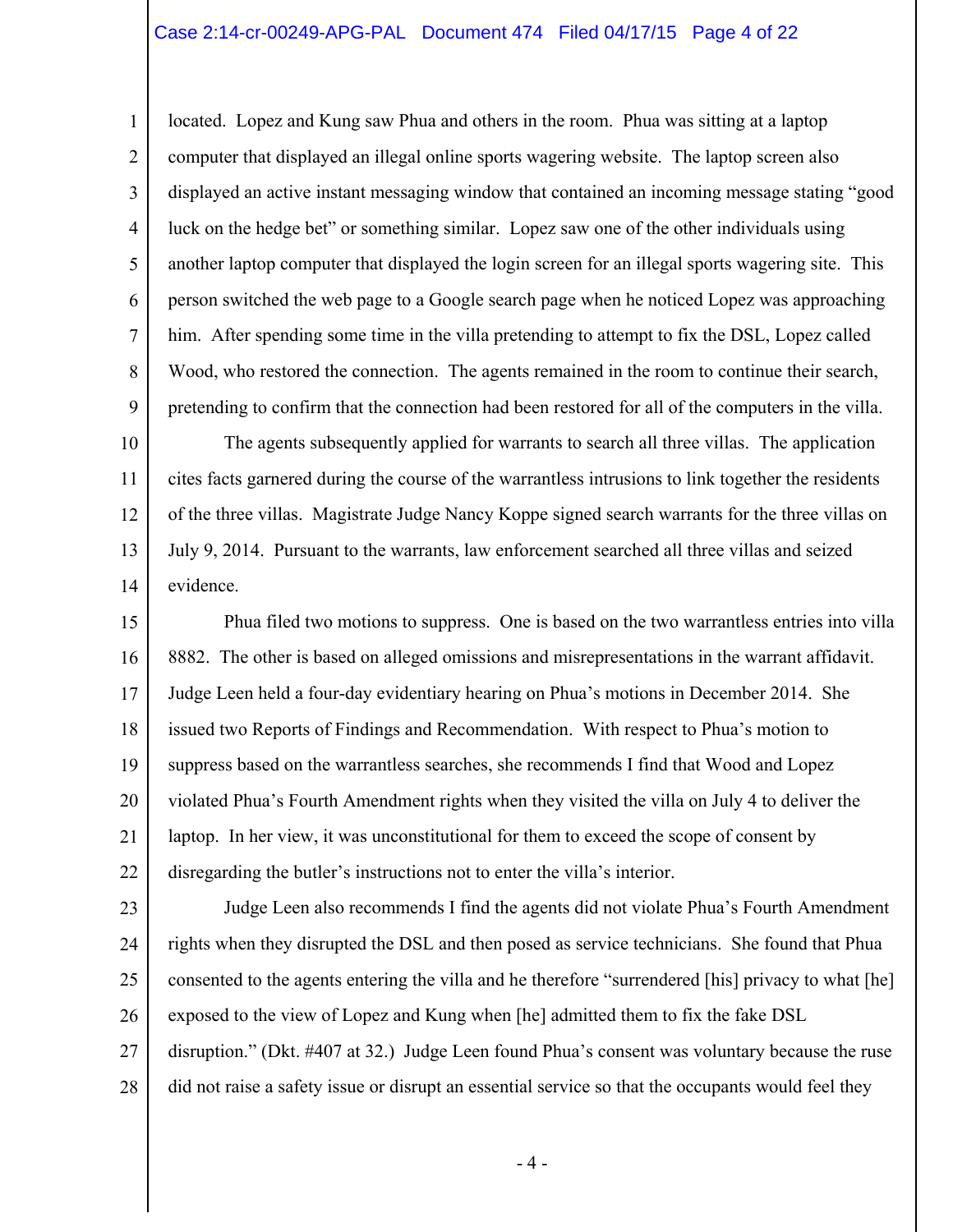3 4 had no choice but to allow entry. (*Id.*) Judge Leen further found that Kung and Lopez were allowed into the areas they claimed they needed to be in order to restore the DSL connection, and thus they engaged in conduct within the scope of Phua's consent. (*Id.*) Although Phua was "tricked," Judge Leen concluded that he "assumed the risk of what the two men [he] admitted would see [and] what [he] exposed to view in allowing their entry." *Id.*

6 7 8 9 10 With respect to Phua's *Franks* motion to suppress based on defects in the warrant application, Judge Leen recommends I suppress evidence seized as a result of the search of villa 8882 conducted pursuant to the warrant. She found that after supplementing the warrant application with material information that was omitted and correcting misrepresentations in the affidavit, the warrant affidavit lacks probable cause.

11

1

2

5

## **II. STANDARD OF REVIEW**

12 13 14 15 16 17 18 19 20 21 22 23 24 25 26 The Federal Magistrates Act does not allow a magistrate judge to decide a motion to suppress evidence in a criminal prosecution. 28 U.S.C. § 636(b)(1)(A); *United States v. Raddatz*, 447 U.S. 667, 673 (1980) (stating that with respect to a motion to suppress in a criminal case, a magistrate judge "has no authority to make a final and binding disposition"). Under 28 U.S.C. § 636(b)(1)(B), a district judge may authorize a magistrate judge to "conduct hearings, including evidentiary hearings, and to submit to a judge of the court proposed findings of fact and recommendations for the disposition" of motions that the magistrate cannot dispose of under  $§ 636(b)(1)(A)$ . After the magistrate judge has submitted proposed findings of fact and recommendations, the district judge is required to "make a de novo determination of those portions of the report or specified proposed findings or recommendations to which objection is made." 28 U.S.C. § 636(b)(1); *see also Reynaga v. Cammisa*, 971 F.2d 414, 416 (9th Cir. 1992) ("The primary difference between subsections  $1(A)$  and  $1(B)$  is that the former allows the magistrate [judge] to determine the matter (subject to the review of the district court for clear or legal error) while the latter allows the magistrate [judge] only to submit proposed findings and recommendations for the district court's de novo review." (quotation omitted)).

27 28 I therefore review de novo the findings and recommendations regarding Phua's motions to suppress. I "may accept, reject, or modify, in whole or in part, the findings or

- 5 -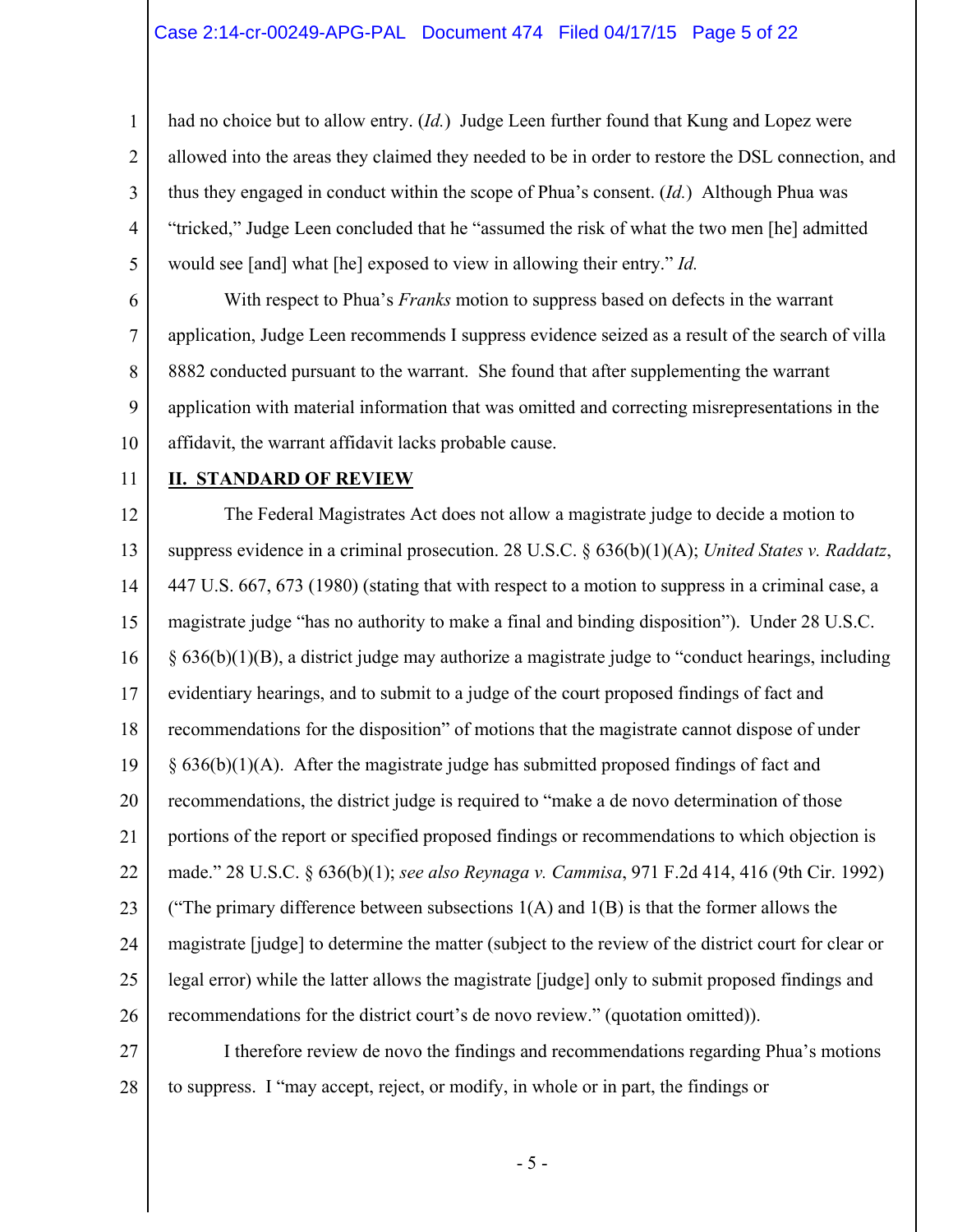#### Case 2:14-cr-00249-APG-PAL Document 474 Filed 04/17/15 Page 6 of 22

1 2 recommendations made by the magistrate judge." 28 U.S.C. § 636(b)(1). I "may also receive further evidence." *Id.*

3

5

8

#### **III. MOTION TO SUPPRESS WARRANTLESS SEARCHES (Dkt. Nos. 229, 407, 418)**

4 6 7 9 10 Judge Leen recommends I grant in part and deny in part the defendants' joint motion to suppress the fruits of warrantless searches. First, she recommends I find that law enforcement violated Phua's Fourth Amendment rights by exceeding the scope of the consent given to enter Phua's villa when they delivered the laptop. Neither Phua nor the Government objects to this recommendation. I nevertheless conducted a de novo review. I accept this portion of Judge Leen's Report of Findings and Recommendation because it sets forth the proper legal analysis and factual basis for the decision.

11 12 13 14 15 16 17 18 19 20 Second, Judge Leen recommends I find the investigating agents did not violate Phua's Fourth Amendment rights when they disrupted high-speed internet service to the villa and then posed as service technicians to enter the villa on the pretense of repairing the outage. Phua objects, contending law enforcement should not be permitted to use a ruse to gain entry into a home or hotel room without reasonable suspicion that they would find evidence of illegality. Phua also argues that because the agents disrupted the DSL service and then posed as repairmen with apparent authority from the hotel to enter the room to fix it, he did not voluntarily consent to their presence. Finally, Phua asserts that even if he consented, the agents exceeded the scope of that consent both by entering the villa when the agents knew the DSL could be fixed only from the outside and by staying longer than necessary after the DSL was restored.

21 22 23 24 25 26 27 28 The Government responds that law enforcement does not need reasonable suspicion to support a consensual encounter. According to the Government, the ruse did not render Phua's consent involuntary because DSL is not an essential service and the situation was not an emergency. Therefore, the Government contends, Phua could have declined to request the repair or delayed calling for assistance until after he had concealed from plain view any items he did not want a third party to see. Finally, the Government argues the technicians did not exceed the scope of the consent because they did not stay in the villa for an unreasonable period of time and they may record whatever was in plain view.

- 6 -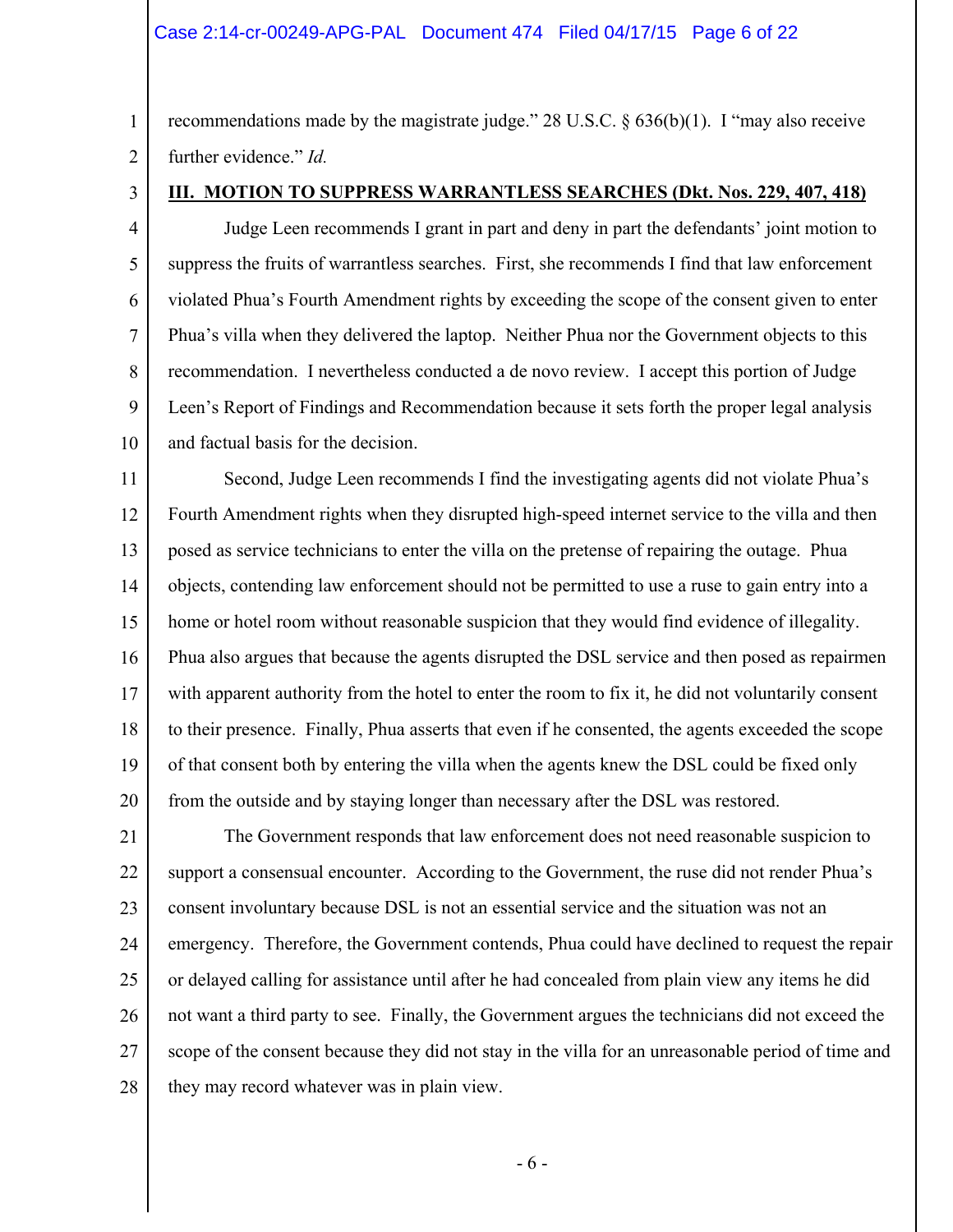## Case 2:14-cr-00249-APG-PAL Document 474 Filed 04/17/15 Page 7 of 22

1 2 3 4 5 6 7 8 9 10 11 12 Under the totality of the circumstances in this case, I conclude that the officers violated Phua's Fourth Amendment rights by creating the need for a third party to enter Phua's hotel room to repair the DSL and then posing as repairmen to gain entry. Under these circumstances, Phua's consent was not voluntary within the Fourth Amendment's meaning. Allowing law enforcement to engage in this conduct would eviscerate the warrant requirement. Authorities would need only to disrupt phone, internet, cable, or other "non-essential" service and then pose as technicians to gain warrantless entry to the vast majority of homes, hotel rooms, and similarly protected premises across America. Permitting the government to engage in this conduct is inconsistent with the narrow consent exception to the Fourth Amendment's warrant requirement. It is also contrary to "the very core of the Fourth Amendment . . .[,] the right of a man to retreat into his own home and there be free from unreasonable governmental intrusion." *Kyllo v. United States*, 533 U.S. 27, 31 (2001).

13

## **A. The Fourth Amendment**

14 15 16 17 18 19 20 21 22 23 The Fourth Amendment protects "the right of the people to be secure in their persons, houses, papers, and effects against unreasonable searches and seizures." U.S. Const. amend. IV. "To invoke the protections of the Fourth Amendment, a person must . . . demonstrate a subjective expectation that his activities would be private, and he must show that his expectation was one that society is prepared to recognize as reasonable." *United States v. Bautista,* 362 F.3d 584, 589 (9th Cir. 2004) (quotation omitted). Absent a reasonable expectation of privacy, the defendant lacks standing to challenge a search under the Fourth Amendment. *United States v. Dorais*, 241 F.3d 1124, 1128 (9th Cir. 2001). An occupant of a hotel or motel room has a reasonable expectation of privacy in the room. *Id.*; *see also Stoner v. State of Cal.*, 376 U.S. 483, 489-90 (1964).<sup>5</sup>

24

25 26 F.3d 776, 780 (9th Cir. 2003). A search "inside a home without a warrant [is] presumptively unreasonable." *Brigham City, Utah v. Stuart*, 547 U.S. 398, 403 (2006). However, because the

The Fourth Amendment prohibits unreasonable searches. *Morgan v. United States*, 323

27

28

 $\overline{a}$ 

<sup>&</sup>lt;sup>5</sup> Phua's expectation of privacy was confirmed when the butler told the agents not to leave the pantry because the villa occupants wanted privacy.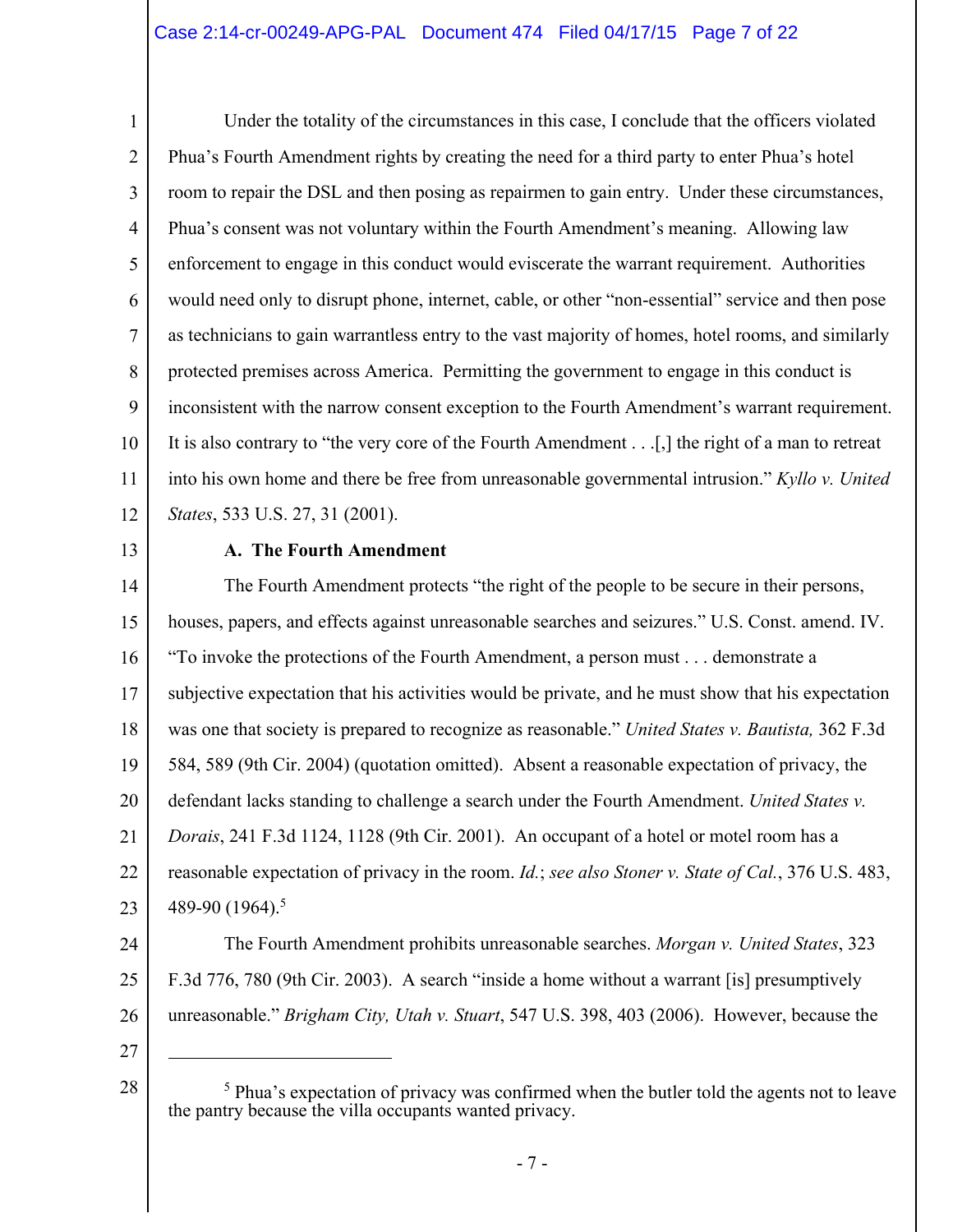## Case 2:14-cr-00249-APG-PAL Document 474 Filed 04/17/15 Page 8 of 22

Fourth Amendment's "touchstone" is reasonableness, *id.*, a warrantless search may nevertheless be reasonable if it falls within "one of the narrow and specifically delineated exceptions to the warrant requirement." *Thompson v. Louisiana*, 469 U.S. 17, 21 (1984); *see also Riley v. California*, 134 S. Ct. 2473, 2482 (2014).

5 6 7 8 9 10 11 12 13 14 15 16 17 18 19 20 21 22 23 Consent is one such exception. *Morgan*, 323 F.3d at 781. A warrantless search conducted pursuant to a valid consent is "constitutionally permissible." *Schneckloth v. Bustamonte*, 412 U.S. 218, 222 (1973). The consent must be given by "a person in control of the premises." *United States v. Kaplan*, 895 F.2d 618, 622 (9th Cir. 1990). "Consent can be inferred from non-verbal actions, but it must be unequivocal and specific and freely and intelligently given." *United States v. Basher*, 629 F.3d. 1161, 1167 (9th Cir. 2011) (quotation omitted). Law enforcement does not need reasonable suspicion or probable cause to ask questions or request consent to search, so long as the consent is not coerced. *See Florida v. Bostick*, 501 U.S. 429, 434 (1991); *Schneckloth*, 412 U.S. at 225. Whether a consent to a search was voluntary or was "the product of duress or coercion, express or implied, is a question of fact to be determined from the totality of all the circumstances."6 *Schneckloth*, 412 U.S. at 227; *see also Basher*, 629 F.3d. at 1168. The government bears the burden of proving by a preponderance of the evidence that consent was freely and voluntarily given. *Bumper v. North Carolina,* 391 U.S. 543, 548 (1968); *Kaplan*, 895 F.3d at 622. This burden is not satisfied by showing "no more than acquiescence to a claim of lawful authority." *Bumper*, 391 U.S. at 548-49. "The Fourth Amendment can certainly be violated by guileful as well as by forcible intrusion into a constitutionally protected area." *Hoffa v. United States*, 385 U.S. 293, 301 (1966). Thus, deception or trickery by a government agent "is appropriately considered as part ////

24

 $\overline{a}$ 

1

2

3

4

25

28

27

<sup>26</sup>  <sup>6</sup> As Judge Leen noted, the five-factor test usually used to determine whether consent was voluntarily given provides little guidance where law enforcement obtains consent through a ruse. *See United States v. Jones*, 286 F.3d 1146, 1152 (9th Cir. 2002) (listing as factors (1) whether the defendant was in custody; (2) whether the arresting officer had his gun drawn; (3) whether *Miranda* warnings were given; (4) whether the defendant was notified that he had a right not to consent; and (5) whether the defendant had been told that a search warrant could be obtained).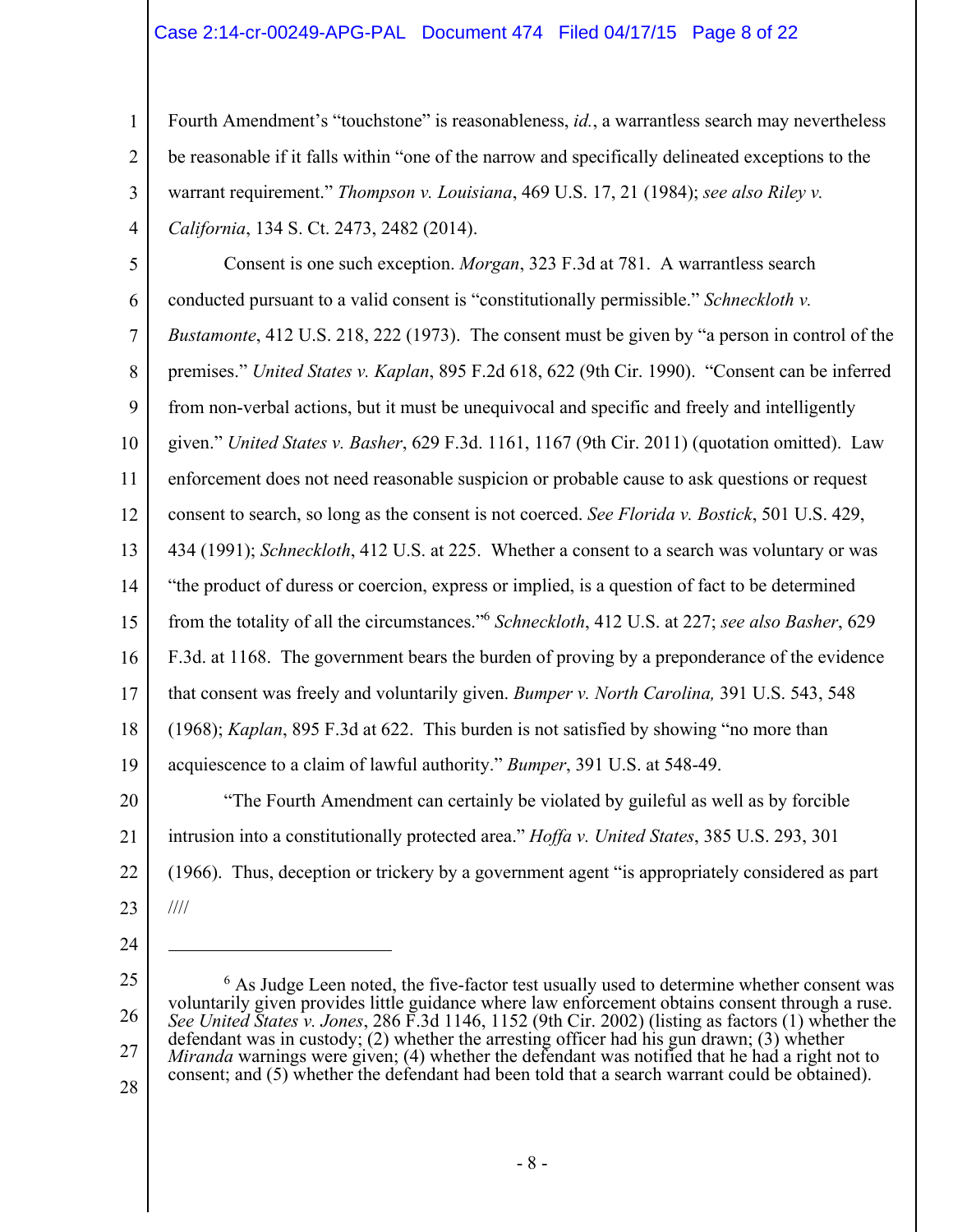of the totality of circumstances in determining whether consent was gained by coercion or duress." *United States v. Harrison*, 639 F.3d 1273, 1278-79 (10th Cir. 2011).

2 3

1

### **B. Consent by Deception**

4 5 6 7 8 9 10 11 12 13 14 15 16 17 There are at least three separate lines of cases that provide guidance about whether consent by deception comports with the Fourth Amendment's requirements. One line of cases involves law enforcement agents who pose as criminals, or friends or acquaintances of criminals, and use deception to "catch those engaged in criminal enterprises." *See Sorrells v. United States,*  287 U.S. 435, 441 (1932) (collecting cases). These cases hold that law enforcement officers may misrepresent that they are involved in criminal activity to obtain valid consent to enter a suspect's home because the Fourth Amendment does not protect wrongdoers from misplaced confidence in their acquaintances. *See Hoffa*, 365 U.S. at 302. If a law enforcement officer obtains consent in this manner, he "does not need probable cause to enter, he does not need a warrant, and quite obviously, he does not need to announce his authority and purpose." *United States v. Glassel*, 488 F.2d 143, 145 (9th Cir. 1973) (citing *Lewis v. United States*, 385 U.S. 206, 210 (1966)). Once inside, the officer may seize anything in plain view, but he may not exceed the scope of his invitation by searching the house generally. *Id*. (citing *Lewis*, 385 U.S. at 210-11 and *Coolidge v. New Hampshire*, 403 U.S. 443 (1970)).

18

19 20 21 22 23 24 25 26 For example, in *United States v. Bramble*, the defendant invited undercover police officers into his home to negotiate the sale of illegal sea otter pelts. 103 F.3d 1475, 1477 (9th Cir. 1996). While there, the defendant showed the officers other animal parts that were unlawful to possess. *Id*. One officer also observed what appeared to be a vial of cocaine on the dining room table. *Id.* The Ninth Circuit held that the defendant consented to allowing the undercover agents into his home and that his consent was not invalidated because the officers did not conduct a search beyond the scope of the defendant's consent. *Id*. at 1478. Instead, the officers remained in the area where the defendant had invited them, and they acted only in furtherance of the purpose for which they had been invited*, i.e.*, to conduct an illegal transaction. *Id.*

27 ////

28 ////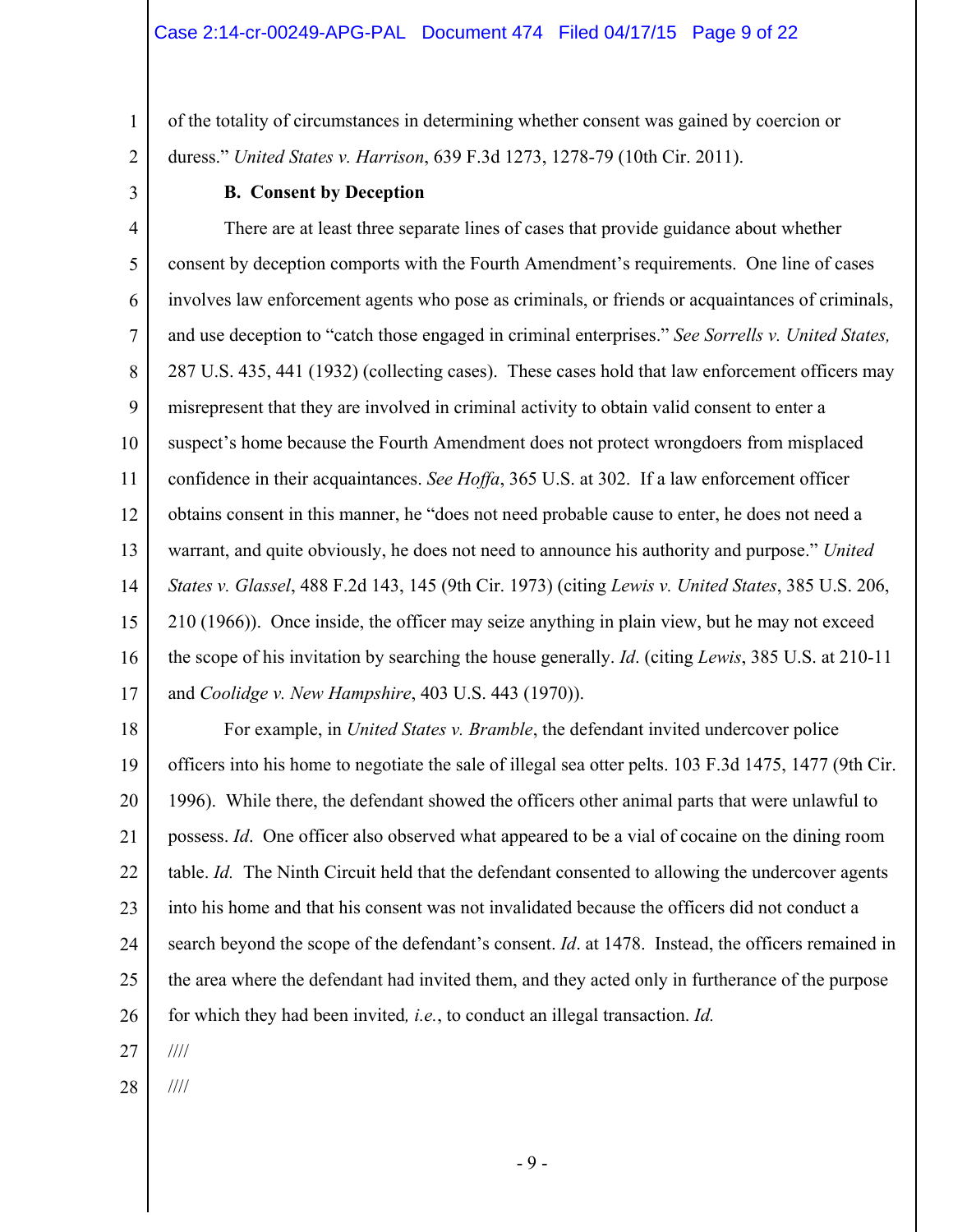## Case 2:14-cr-00249-APG-PAL Document 474 Filed 04/17/15 Page 10 of 22

1 2 3 4 5 6 7 8 9 A second line of consent by deception cases involves government agents who deceive the occupants into believing that an emergency or life-threatening situation exists.<sup>7</sup> For example, in *United States v. Giraldo*, a police officer pretended to work for the gas company and told the defendant she was checking for a gas leak. 743 F. Supp. 152, 153 (E.D.N.Y. 1990). The court found the defendant's consent was obtained by falsely inducing fear of an imminent lifethreatening danger and was therefore invalid because the defendant's only "free choice" was to have refused entry and "risk[] blowing up himself and his neighbors." *Id.* at 154. The court also noted that condoning this sort of deception could potentially harm public safety because it is vital that emergency warnings be trusted. *Id*. at 153, 155.

10 11 12 13 14 15 16 17 18 19 20 21 22 23 24 25 Similarly, in *United States v. Montes-Reyes*, law enforcement officers knocked on the defendant's motel door, identified themselves as New York City police officers, and told the defendant they were searching for a missing girl. 547 F. Supp. 2d 281, 283 (S.D.N.Y. 2008). One of the officers displayed a police badge and showed the defendant a flier from the National Center for Missing and Exploited Children. *Id.* The officer asked if he could enter the room to check for the missing girl, and the defendant consented. *Id.* The officer was actually a DEA agent who wanted to search the room for evidence of drug dealing. *Id.* The court held the defendant's consent was invalid because he "would have had every reason to believe that his failure to consent to the search would hinder or delay the efforts to resolve safely (what appeared to be) a grave emergency." *Id.* at 291. The court found that the "missing girl" ruse "created a false sense of exigent circumstances similar to that raised in a 'gas leak' scenario." *Id*. This court also expressed the policy concern that allowing ruses of this type may inhibit private individuals from assisting law enforcement in locating missing children. *Id.* Accordingly, the court found that these public policy concerns, together with the police conduct in creating a false grave emergency to obtain consent, could not be considered "the product of an essentially free and unconstrained choice." *Id*. (quoting *Schneckloth,* 412 U.S. at 225).

26

////

 $\overline{a}$ 

27

28

<sup>7</sup> Judge Leen discussed this line of cases as the third line of cases. (Dkt. #407 at 24:14- 25:25.)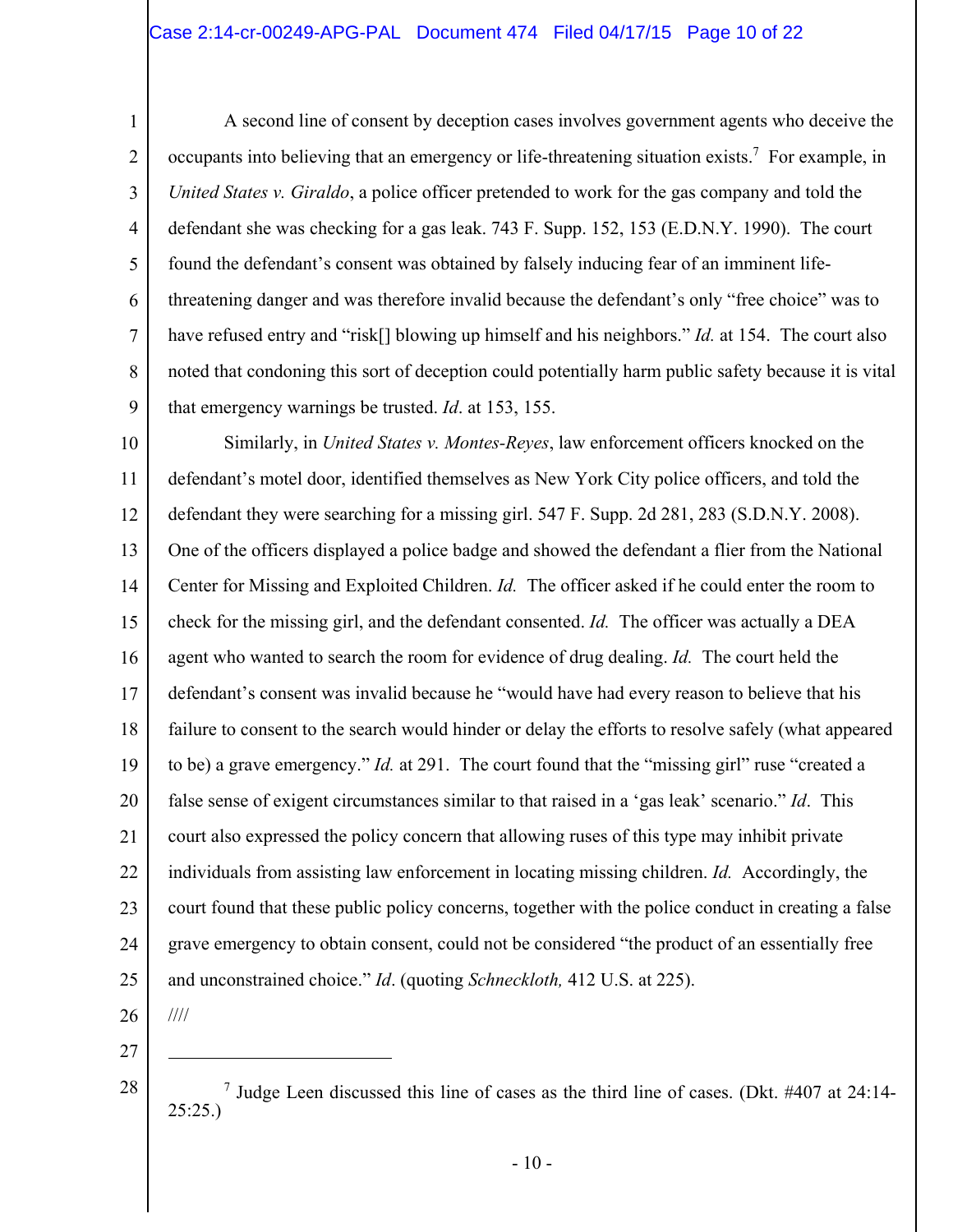## Case 2:14-cr-00249-APG-PAL Document 474 Filed 04/17/15 Page 11 of 22

1 2 3 4 5 6 7 8 9 10 11 12 13 14 15 16 A third line of consent by deception cases involves law enforcement officers who conceal their identity and purpose to gain entry for a legitimate or lawful purpose, such as to buy a home, rent an apartment, or to provide a good or service.<sup>8</sup> *See*, *e.g., United State v. Miller*, 688 F.2d 652, 658 (9th Cir. 1982) (even if private citizen were a government agent, no violation where citizen was invited onto property after expressing an interest in buying a trailer); *United States v. Scherer*, 673 F.2d 176, 181-82 (7th Cir. 1982) (agent posing as cousin of an informant invited on property to build duck blinds); *United States v. Wagner*, 884 F.2d 1090, 1094-95 (8th Cir. 1989) (officer dressed as a UPS employee accompanying a genuine UPS employee to deliver a package); *United States v. Wright*, 641 F.2d 602, 603-04 (8th Cir. 1981) (officers who see drugs inside a motel room when defendant opened door after officers pretended to have car trouble and asked for tools and a flashlight). The rationale for this line of cases is that the Fourth Amendment does not protect what people voluntarily expose to view on the mistaken belief that incriminating evidence they allow others to see will not be used against them. *See, e.g.*, *Wright*, 641 F.2d at 604 ("The fact is that the undercover officers, by standing at the opened door of appellant's motel unit, like any member of the public, could see inside and observe various items in 'plain view.'").

17 18 19 20 21 22 23 24 25 However, some courts have held that this role-playing violates the Fourth Amendment if the officer poses as someone with at least some authority to enter the residence, such as a landlord. For example, in *United States v. Hardin*, police officers enlisted the apartment manager to go to an apartment to see if the defendant was inside. 539 F.3d 404, 407 (8th Cir. 2008). The manager used his own key to enter the apartment and called out "Maintenance" as he entered. *Id.* The defendant asked what the manager wanted. *Id.* The manager responded that there was a water leak in the upstairs apartment and he wanted to check the bathroom. *Id.* The defendant let the manager look into the bathroom, and the manager later told the officers that the person they were looking for was inside the apartment. *Id.* at 407-08.

26

////

 $\overline{a}$ 

27

28

<sup>8</sup> Judge Leen discussed this line of cases as the second line of cases. (Dkt. #407 at 24:3-13.)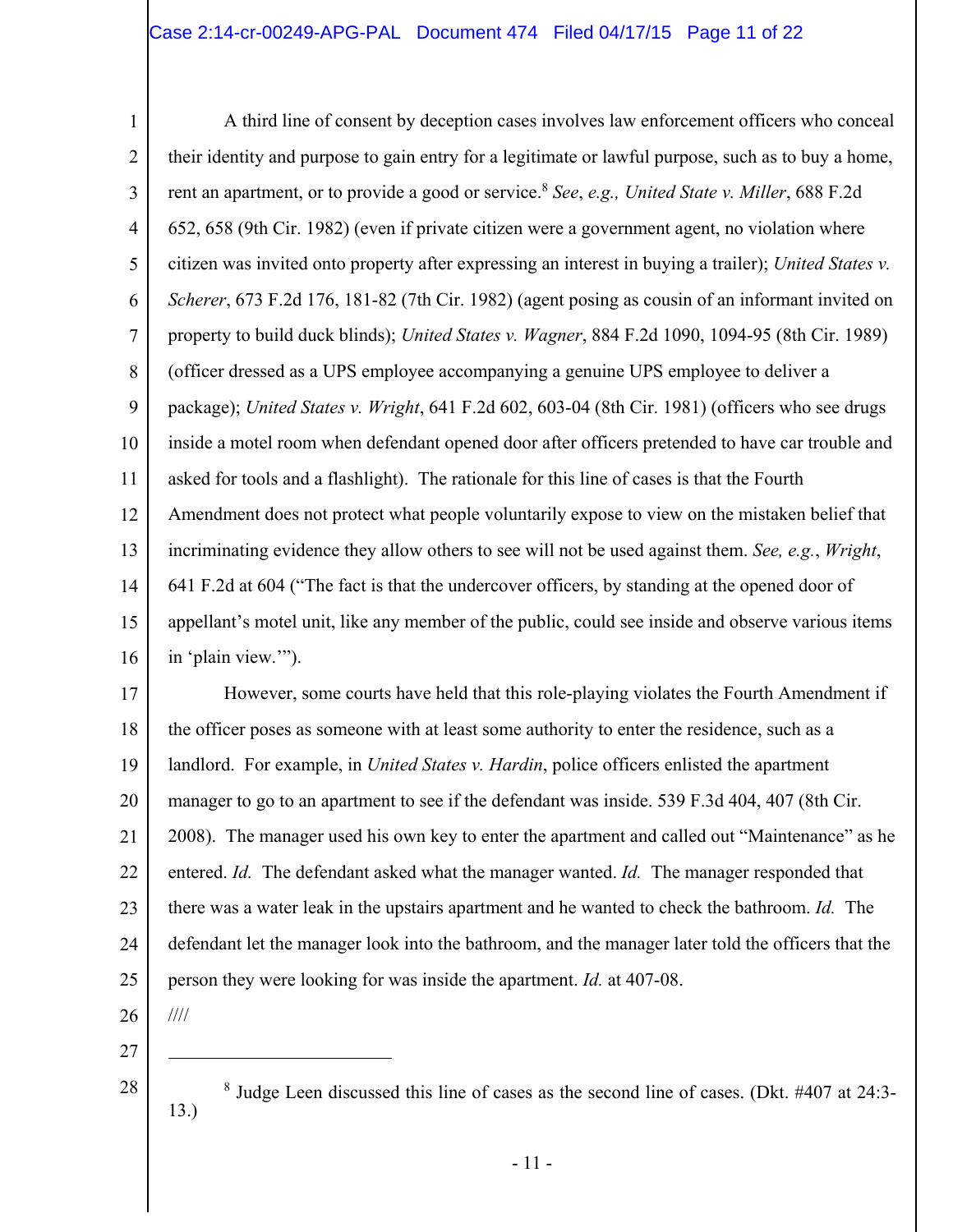### Case 2:14-cr-00249-APG-PAL Document 474 Filed 04/17/15 Page 12 of 22

1 2 3 4 5 6 7 8 9 10 11 The Eighth Circuit held that the manager was acting as an agent of the police and conducted a non-consensual search when he entered the apartment before obtaining consent. *Id.* at 420, 424. The court further held that "even assuming that the apartment manager merely called out through the closed door and did obtain consent prior to physically entering the apartment, then the manager's use of the ruse that he was investigating a water leak invalidated any possible consent." *Id.* The court reasoned that "the ruse regarding the water leak presented a situation in which an individual would feel no choice but to invite the undercover officer in," and the defendant's consent therefore was "invalid." *Id.* at 425; *see also United States v. Boyd*, 910 F. Supp. 2d 995, 998 (W.D. Mich. 2011) (holding consent invalid where, among other factors, police in plainclothes lied about being "Tim from maintenance" to gain access to an apartment and then said they would not leave when an occupant asked them to come back later).

12

#### **C. Application**

13 14 15 16 17 As Judge Leen and the parties have noted, there are no known cases of the government employing the kind of ruse it used in this case. The first line of consent by deception cases is not directly on point because Phua did not invite the agents in for the purpose of engaging in illegal activity. The second line of cases likewise is not directly on point because Kung and Pham did not lie about an emergency or life-threatening situation, nor did they cut an essential service.

18 19 20 21 22 23 24 The third line of cases is the most similar to the facts presented here. Arguably, Phua invited the agents in to perform the lawful and legitimate service of repairing the DSL, like the defendant in *Scherer* invited someone onto his property to build duck blinds. What separates this case from any that have come before is the additional fact that here the Government was not just taking advantage of a fortuitous opportunity. Rather, the Government created the need for the occupant to call for assistance from a third party by cutting off a service enjoyed by the occupant.

25 26 27 28 The Government does not dispute that if the agents terminated essential services, such as water, heat, or electricity, any consent to fix those services would be involuntary. Instead, the Government contends that DSL is not an essential service, particularly where the villa occupants still had access to the internet through Caesars' Wi-Fi. As discussed above, several cases have

- 12 -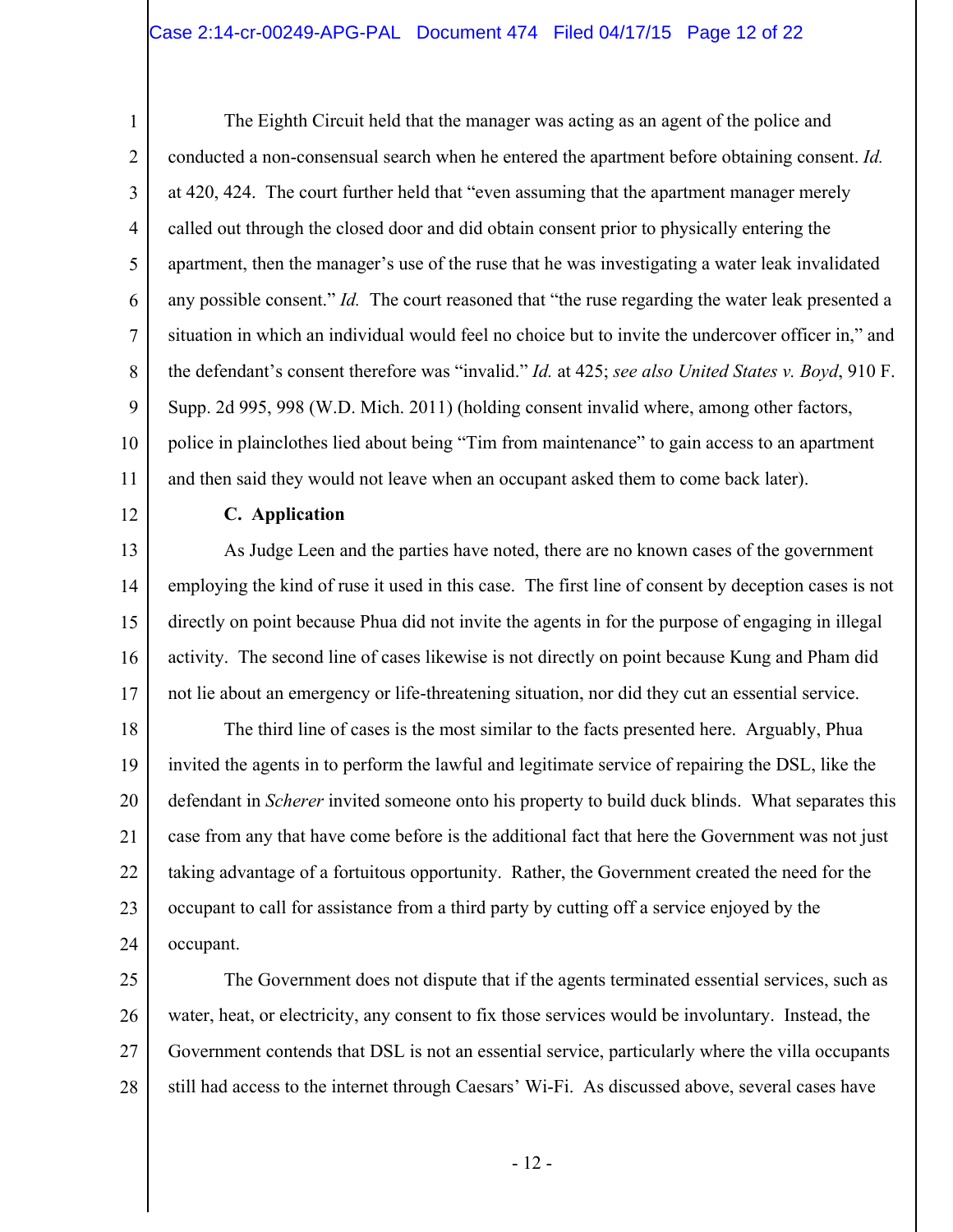#### Case 2:14-cr-00249-APG-PAL Document 474 Filed 04/17/15 Page 13 of 22

1

2

3

4

5

held the government cannot obtain consent through deception by creating a false emergency or life-threatening circumstance. But no case has held that consent is invalidated only when the government creates such a situation or terminates an "essential" service. I conclude that disruption of even "non-essential" services may support a finding that consent was coerced if the totality of the circumstances otherwise supports that finding.

6 7 8 9 10 11 12 13 14 15 16 17 18 19 20 21 Under the totality of the circumstances here, the Government has not met its burden of proving by a preponderance of the evidence that Phua's consent was voluntary. Phua had a reasonable expectation of privacy in his hotel room. He expressed his desire to protect his privacy the day before the Government disrupted the DSL when the butler advised the agents, who were posing as TMS technicians delivering a laptop, that the occupants did not want anyone entering the villa's interior. When the Government could not take advantage of the fortuitous request for a laptop, it disrupted the high-speed internet connection to Phua's villa. The Government thus created the need for Phua to request a repair to a service previously available to him as part of his room rental. As a guest at a hotel, Phua could not call anyone of his choosing to repair the DSL. He had to accept whoever presented themselves as authorized by the hotel to perform the repair. Like in *Hardin* and *Boyd*, the agents presented themselves as individuals authorized by Caesars to enter the villa to repair the problem the Government created, knowing that the problem could not be fixed inside the villa. The Government misled Phua into believing that to fix the problem (that unbeknownst to Phua the Government created), he had to surrender his privacy right that he was otherwise inclined to protect. Under the totality of these circumstances, Phua's consent was invalid.

22 23 24 25 26 27 28 As in *Giraldo* and *Montes-Reyes*, policy concerns also weigh against allowing the government to use a ruse of this type. Cable, telephone, and internet services are widely used in America. Most reasonable people would invite a third party repair person into their home if they were led to believe it was necessary to fix a problem with those services. *See People v. Reyes*, 98 Cal. Rptr. 2d 898, 899-900 (Cal. Ct. App. 2000) (finding consent involuntary where the officer lied to the defendant about causing damage to the defendant's truck to lure him outside his home because "the police lure was one that almost no one, crooked or not, would refuse"). Permitting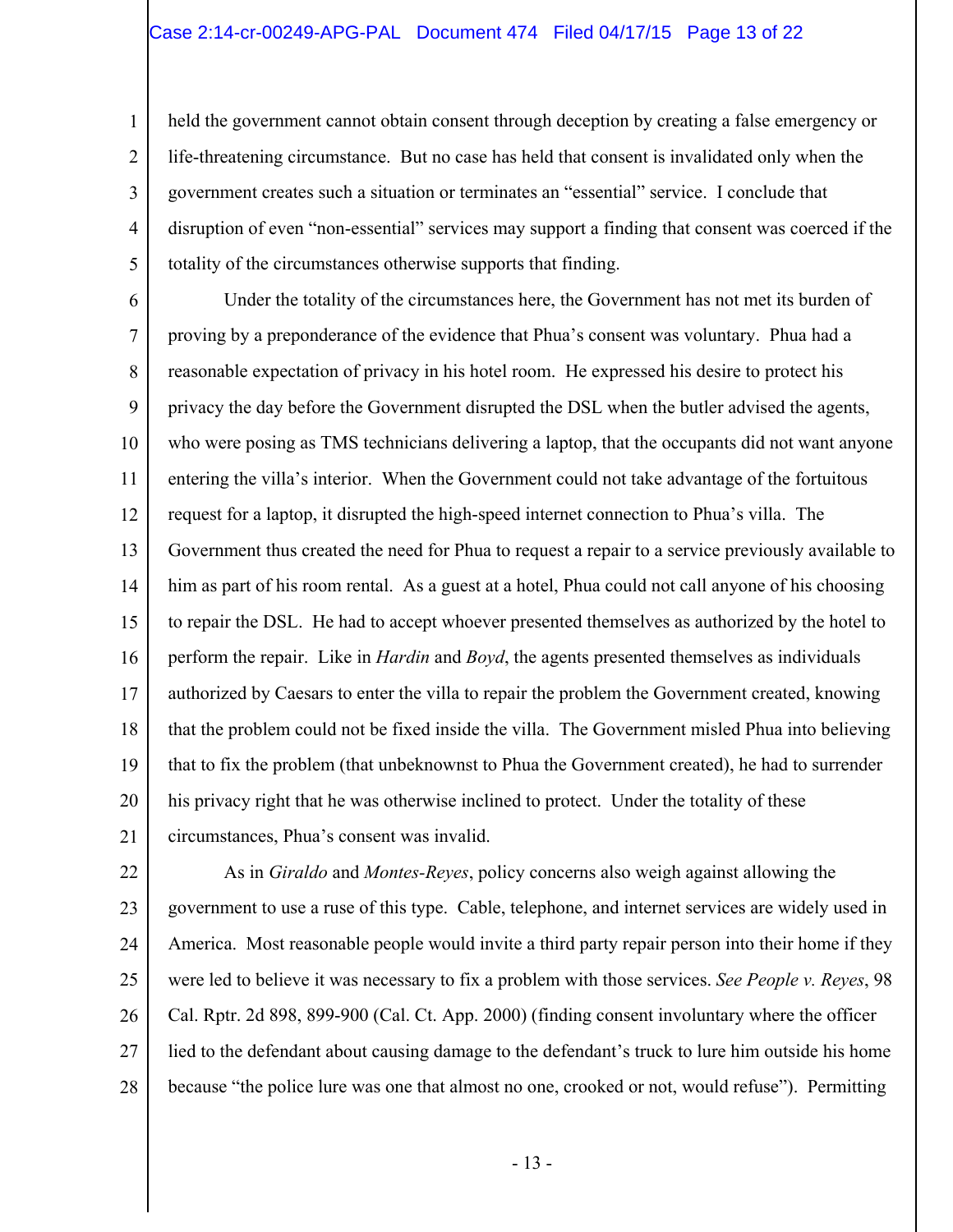## Case 2:14-cr-00249-APG-PAL Document 474 Filed 04/17/15 Page 14 of 22

1 2 3 4 5 6 7 8 9 10 11 12 13 14 15 16 17 18 19 20 21 22 23 24 25 26 27 28 the government to create the need for the occupant to invite a third party into his or her home would effectively allow the government to conduct warrantless searches of the vast majority of residences and hotel rooms in America. The government need only disrupt the phone, cable, internet, or some other "non-essential" service, and reasonable people will opt to invite a third party onto their property to repair it, unwittingly allowing government agents into the most private spaces to view and record whatever and whomever they see.<sup>9</sup> The Fourth Amendment's narrow consent exception to the warrant requirement cannot be broadened in this fashion. In reaching this conclusion, I am mindful of the admonition in *Boyd v. United States*: It may be that it is the obnoxious thing in its mildest and least repulsive form; but illegitimate and unconstitutional practices get their first footing in that way, namely, by silent approaches and slight deviations from legal modes of procedure. This can only be obviated by adhering to the rule that constitutional provisions for the security of person and property should be liberally construed. A close and literal construction deprives them of half their efficacy, and leads to gradual depreciation of the right, as if it consisted more in sound than in substance. It is the duty of courts to be watchful for the constitutional rights of the citizen, and against any stealthy encroachments thereon. 116 U.S. 616, 635 (1886). I therefore sustain Phua's objections to the portion of Judge Leen's Report of Findings and Recommendation that recommends I find the government agents did not violate Phua's Fourth Amendment rights by disrupting the DSL and then entering the villa while posing as repairmen. Under the totality of the circumstances, Phua's consent was invalid, and the warrantless entry into the villa was an unreasonable search in violation of Phua's Fourth Amendment rights. Accordingly, I grant Phua's motion to suppress the fruits of the July 5, 2014 warrantless entry of villa 8882.<sup>10</sup> //// ////  $\overline{a}$ <sup>9</sup> In this age of rapidly-advancing technology and widespread use of computers and smart phones, this scenario becomes more likely. <sup>10</sup> Because resolution of this matter does not involve a credibility determination, and because the parties generally do not dispute the relevant facts concerning the ruse, I conclude no additional evidentiary hearing is necessary to resolve the question of whether Phua validly consented to the agents entering villa 8882 on July 5, 2014. *See Raddatz*, 447 U.S. at 681 n.7.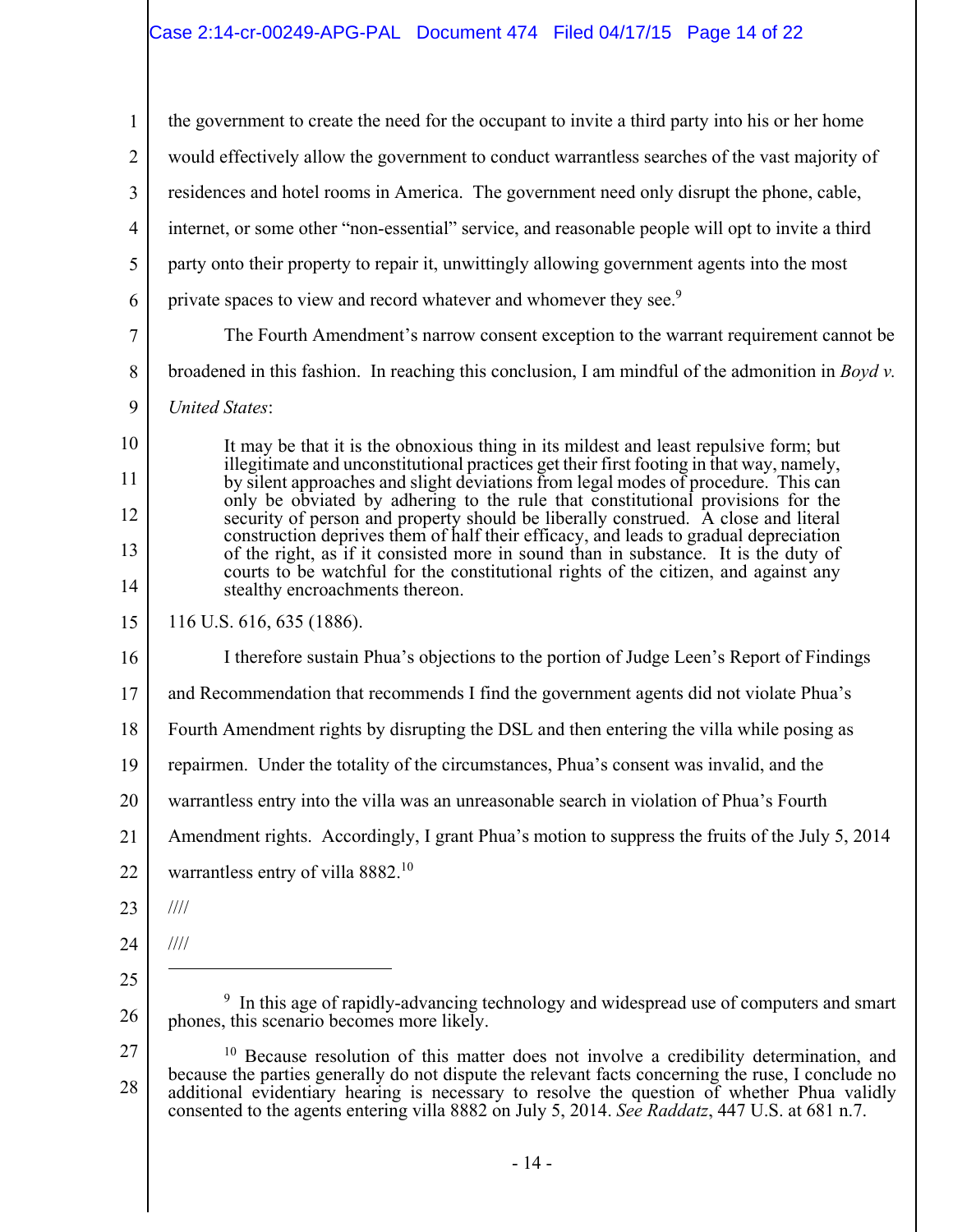1

2

3

4

5

6

7

8

9

10

# **IV. MOTION TO SUPPRESS BASED ON WARRANT AFFIDAVIT (Dkt. Nos. 232, 406, 419, 420)**

 Phua's second motion to suppress is based on alleged omissions and misrepresentations in the warrant affidavit. The motion initially was filed jointly on behalf of all of the defendants. The motion challenged the searches of all three villas, each of which was occupied by at least one defendant. By the time Judge Leen issued her Report of Findings and Recommendation, five of the defendants had pleaded guilty and Phua and his son were the only remaining defendants. Phua and his son occupied only villa 8882. During a status and scheduling conference conducted before the December 2014 evidentiary hearing, counsel for the Phuas conceded that they had no standing to challenge the searches of villas 8881 and 8888.

11 12 13 14 15 16 17 18 However, Phua has standing to challenge the search of his villa, villa 8882. Phua argues the warrant application contains significant misstatements that were either intentionally or recklessly made to the issuing magistrate judge. According to Phua, when corrected of the false or misleading statements and supplemented with the material omissions, the warrant application lacks probable cause and suppression is therefore required. The Government concedes both that it should have disclosed the DSL disruption ruse to the magistrate judge issuing the warrant and that the warrant affidavit contains mistakes. The Government argues, however, that when properly corrected and supplemented, the affidavit nevertheless states probable cause.

19 20 21 22 23 24 25 26 27 28 Judge Leen recommends I suppress all evidence obtained from the search of villa 8882 conducted pursuant to the search warrant. She found the warrant affidavit's repeated use of the phrase "Phua and his associates" was materially misleading because the affidavit provides little information linking Phua to illegal activity with the occupants of the other villas. (Dkt. #406 at 22, 25.) She found that the affidavit misleadingly claimed the occupants of all three villas requested an unusual amount of computer equipment and DSL service and that it misrepresented what Wood said about which villa had requested this equipment and service. (*Id.* at 25-26.) Judge Leen further found significant that the affidavit did not disclose to Judge Koppe (who issued the warrants) the ruse used to gain entry into villa 8882. (*Id.* at 26.) According to Judge Leen, it "borders on the ridiculous to claim that Judge Koppe could have figured out from the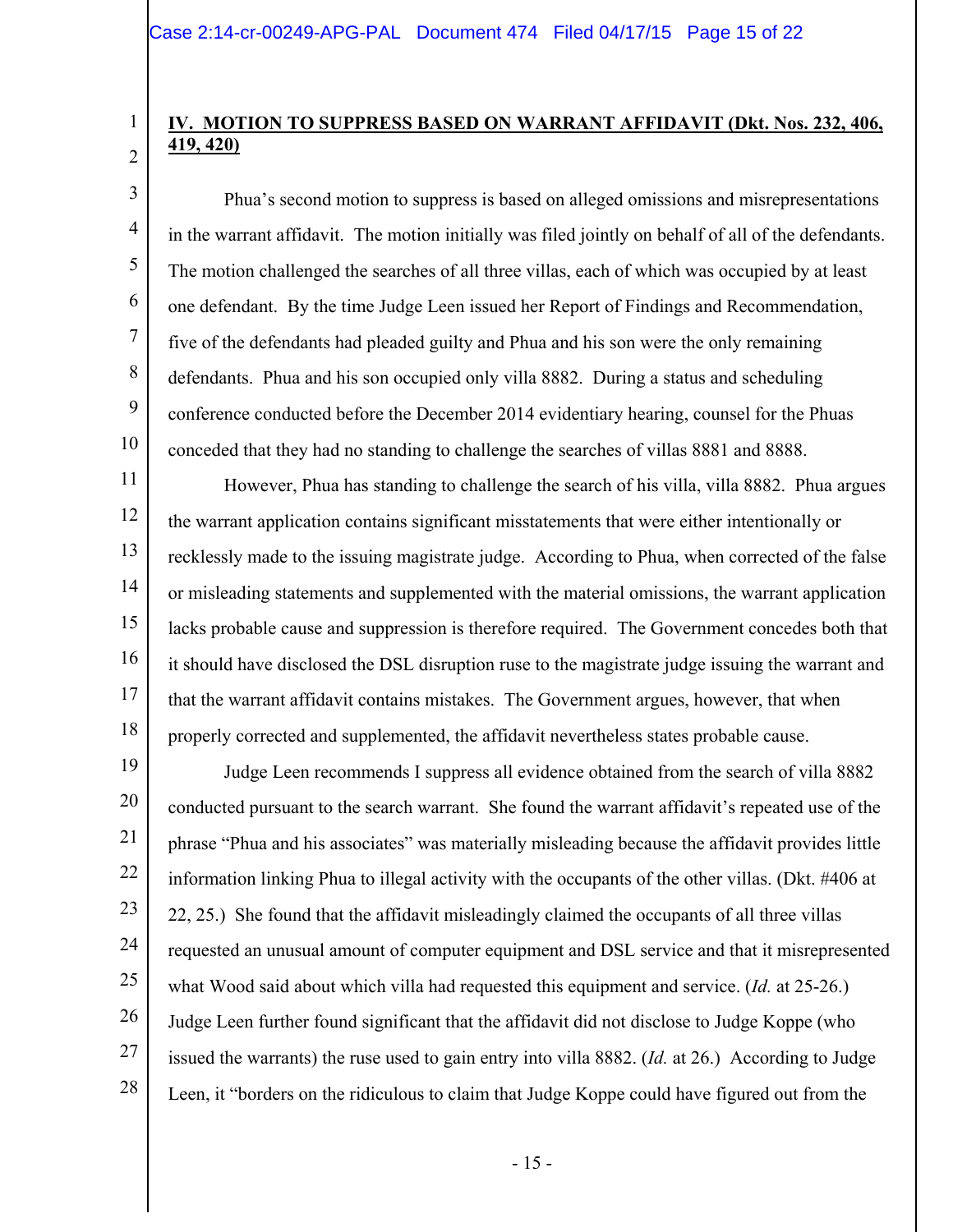#### Case 2:14-cr-00249-APG-PAL Document 474 Filed 04/17/15 Page 16 of 22

1

2

information provided in the affidavit that the agents caused the disruption of the DSL service to villa 8882." (*Id.* at 27.)

3 4 5 6 7 8 9 10 11 12 Judge Leen ruled the ruse was constitutional, but she nevertheless concluded that the agents should have disclosed the ruse to Judge Koppe because this "is a case of first impression, [and] Judge Koppe should have been told so that she could assess whether this information was properly included in the warrant or not." (*Id.* at 27-28.) She concluded the failure to disclose the ruse was the only intentional material omission. (*Id*. at 29-32.) However, Judge Leen found other statements in the affidavit were misleading, and she found the misrepresentations were reckless. (*Id.* at 32.) Judge Leen ultimately concluded that once the misleading statements are excised from the warrant application and information about the ruse is included, probable cause is lacking. (*Id.*) She therefore recommends I suppress all evidence obtained from the search of villa 8882 conducted pursuant to the search warrant. (*Id.*)

13 14 15 16 17 The Government objects to Judge Leen's ruling, arguing that omission of the ruse was not material because Judge Leen concluded the ruse was constitutional. The Government further contends the identified misstatements were neither reckless nor material. Phua requests I adopt Judge Leen's ruling, but he argues I should find additional intentionally false statements in the warrant affidavit beyond those Judge Leen identified.

18 19 20 21 22 23 24 25 26 A judge issuing a search warrant must make a "practical, common-sense decision" whether, given the totality of the circumstances set forth in the affidavit, "including the veracity and basis of knowledge of persons supplying hearsay information, there is a fair probability that contraband or evidence of a crime will be found in a particular place." *Illinois v. Gates*, 462 U.S. 213, 238-39 (1983) (quotation omitted). The duty of a court reviewing that decision is to ensure that the issuing judge "had a substantial basis for . . . conclud[ing] that probable cause existed." *See Ewing v. City of Stockton*, 588 F.3d 1218, 1223 (9th Cir. 2009) (quoting *Gates*, 462 U.S. at 238-39). "Probable cause requires only a fair probability or substantial chance of criminal activity." *United States v. Alaimalo*, 313 F.3d 1188, 1193 (9th Cir. 2002).

27 28 Pursuant to *Franks v. Delaware*, a defendant may challenge the truthfulness of the factual statements made in an affidavit supporting a warrant. 438 U.S. 154, 164-65 (1978). A defendant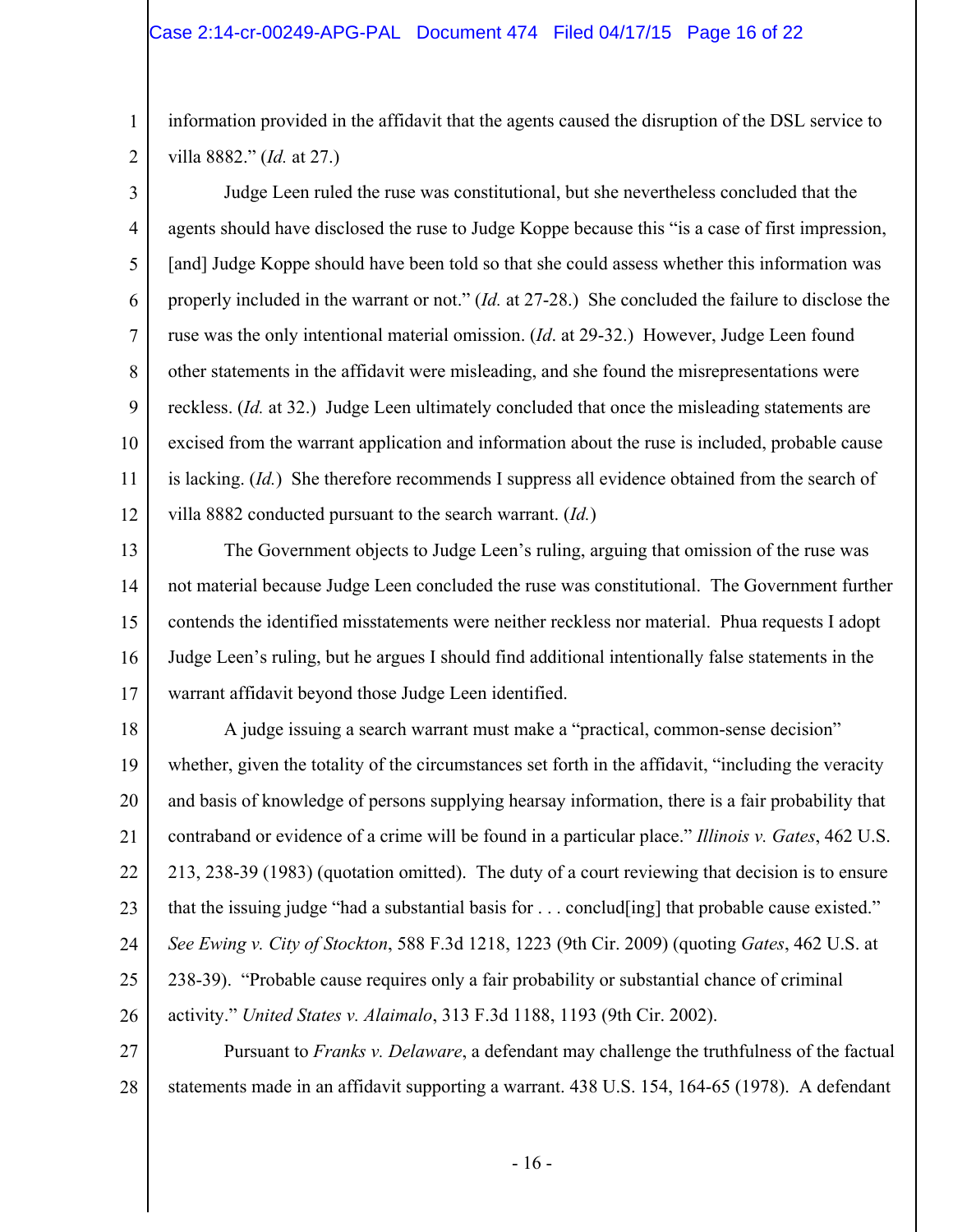#### Case 2:14-cr-00249-APG-PAL Document 474 Filed 04/17/15 Page 17 of 22

1 2 3 4 5 6 7 8 9 10 11 is entitled to a hearing under *Franks* if he "makes a substantial preliminary showing that (1) the affidavit contains intentionally or recklessly false statements or misleading omissions, and (2) the affidavit cannot support a finding of probable cause without the allegedly false information." *United States v. Reeves*, 210 F.3d 1041, 1044 (9th Cir. 2000); *see also Franks*, 438 U.S. at 170; *United States v. Jawara*, 474 F.3d 565, 582 (9th Cir. 2007). To justify a hearing, a defendant must make "specific allegations, allege a deliberate falsehood or reckless disregard for the truth, and accompany such claim with a detailed offer of proof." *United States v. Craighead*, 539 F.3d 1073, 1080 (9th Cir. 2008). If a defendant makes the requisite preliminary showing, a hearing is conducted to determine the warrant's validity. *Franks*, 438 U.S. at 171-72. The court should suppress if, after excising the false or misleading statements from the affidavit and supplementing material omissions, the warrant does not state probable cause. *See id.* at 156.

12 13 14 15 16 17 18 19 20 21 22 After conducting a de novo review, I accept Judge Leen's recommendation. I modify her recommendation only to reflect my ruling that the ruse was unconstitutional. Accordingly, I reject the Government's argument that the unconstitutional ruse was not material. I also reject the Government's argument that the remaining identified misrepresentations were not reckless or material and accept Judge Leen's findings on these points. I also overrule Phua's objection asking me to go beyond Judge Leen's findings. Both Judge Leen and I have found a material omission and misrepresentations in the affidavit which, when corrected and supplemented, render the warrant invalid for lack of probable cause. Judge Leen made credibility determinations that I am not inclined to countermand absent another evidentiary hearing before me. And because I find the warrant invalid, an evidentiary hearing and further findings are unnecessary. Evidence seized from villa 8882 pursuant to the search warrant is suppressed.

23

#### **V. SUPPRESSION OF EVIDENCE RECOVERED IN VILLAS 8881 AND 8888**

24 25 26 27 28 Phua occupied only villa 8882. He nevertheless raises two arguments to suppress evidence seized in villas 8881 and 8888: (A) evidence seized in these rooms should be suppressed under the "fruits of the poisonous tree" exclusionary doctrine, and (B) I should use my supervisory authority to suppress this evidence given an alleged pattern of government misconduct.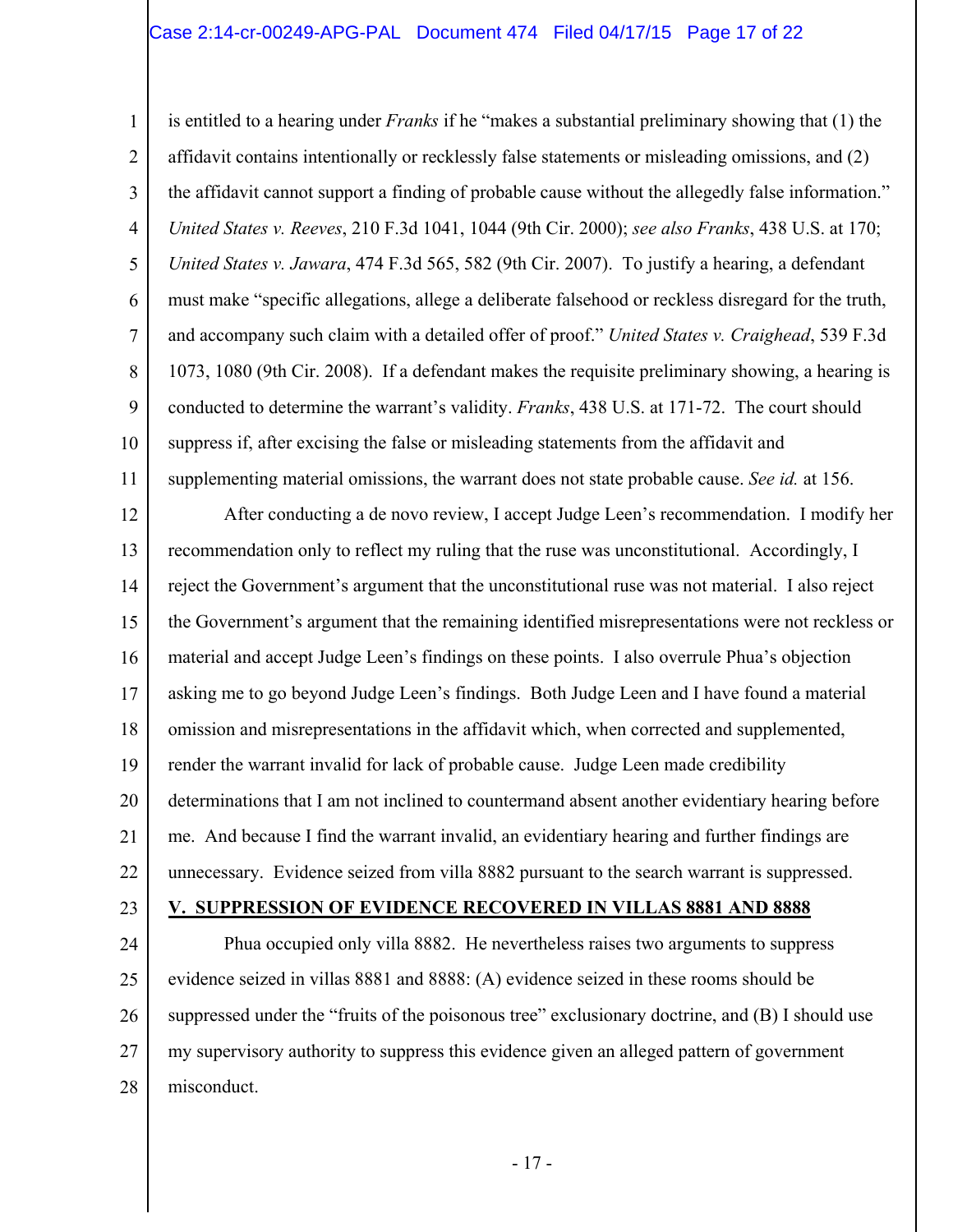2

3

4

1

### **A. Suppression under the poisonous tree exclusionary doctrine**

 Phua's poisonous tree argument appears to raise two theories for suppression: evidence seized from the two other villas is (1) fruit of the *Franks* violations and (2) fruit of the warrantless search of villa 8882 carried out under the ruse.

5

*1. Suppression of fruits of* Franks *violations* 

6 7 8 9 10 11 12 13 Phua argues I should suppress evidence seized in villas 8888 and 8881 because the warrants used to search those villas are fruits of the defective affidavit used to secure all three warrants. Phua argues that the warrant to search villa 8882 is defective under *Franks* and that if the Government had not obtained the warrant for Phua's villa, it would not have sought warrants to search villas 8888 and 8881. He argues that the evidence seized in villas 8888 and 8881 is therefore tainted by the defects in the warrant affidavit and should be suppressed as fruit of the poisonous tree. Phua's argument is an amalgamation of the poisonous tree exclusionary doctrine and the law governing invalidation of a warrant under *Franks*.

14 15 16 17 18 19 20 Generally, a defendant must have a reasonable expectation of privacy to challenge a search under the Fourth Amendment; otherwise he lacks "standing" to challenge the search. *United States v. Salvucci*, 448 U.S. 83, 85 (1980); *United States v. Reyes-Bosque*, 596 F.3d 1017, 1026-27 (9th Cir. 2010). "A person who is aggrieved by an illegal search and seizure . . . of a third person's premises or property has not had any of his Fourth Amendment rights infringed," and he therefore lacks standing to challenge that search. *Rakas v. Illinois*, 439 U.S. 128, 134 (1978).

21 22 23 24 25 26 27 28 But under the poisonous tree doctrine, evidence found in a third party's premises is inadmissible if it was obtained as a direct result of an illegal search the defendant has standing to challenge. *See United States v. Santa Maria*, 15 F.3d 879, 883 (9th Cir. 1994). Thus, if the government searches a third party's residence because of information it gained from an unconstitutional search of the defendant's residence, the defendant may challenge the derivative search even though he otherwise would lack standing to challenge it. *Salvucci*, 448 U.S. at 85; *Wong Sun v. United States*, 371 U.S. 471, 487-88 (1963). In other words, the defendant must have standing to challenge the underlying search, but he need not have standing to challenge the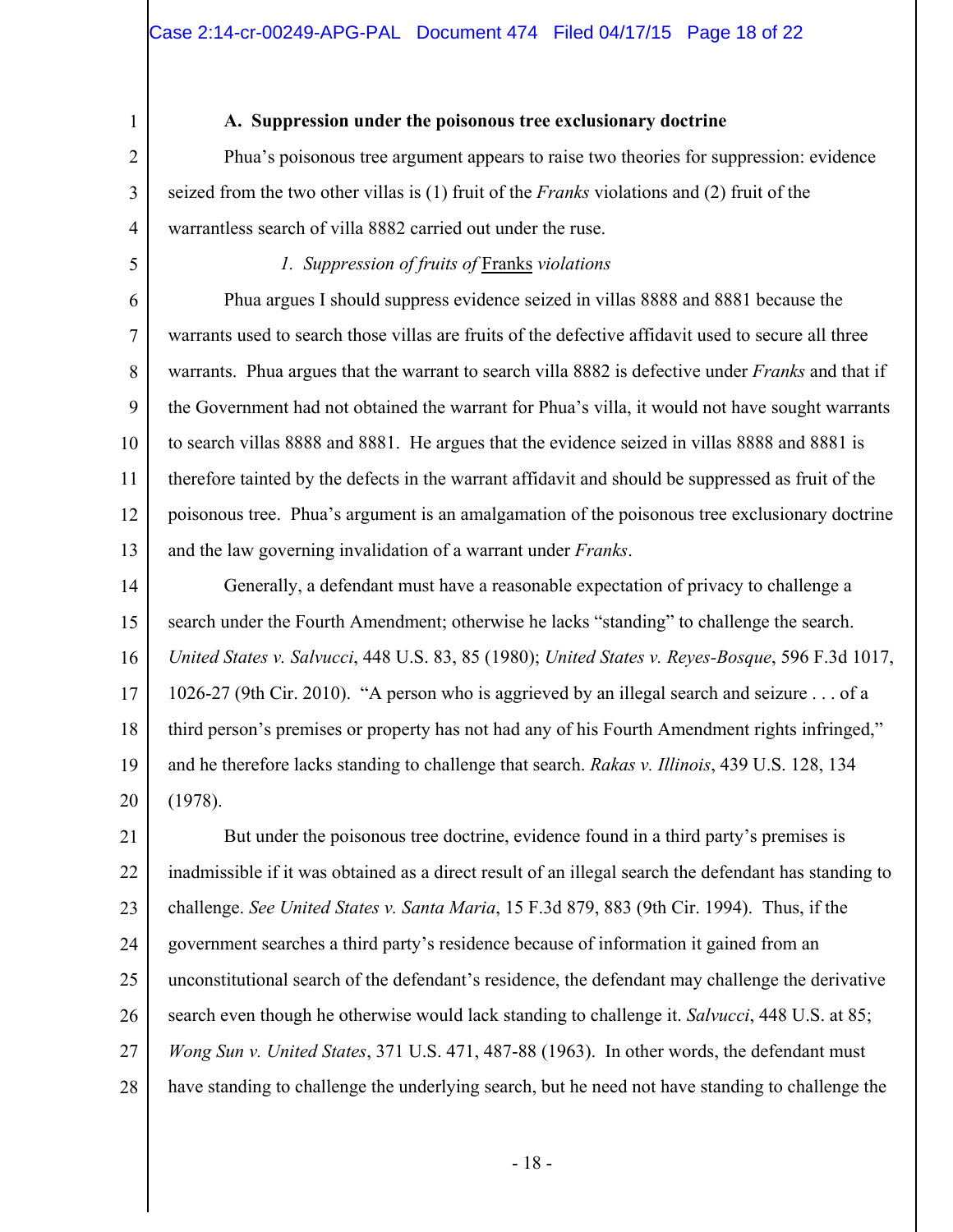#### Case 2:14-cr-00249-APG-PAL Document 474 Filed 04/17/15 Page 19 of 22

1

2

3 4 derivative search. *Wong Sun*, 371 U.S. at 485. Therefore, to use this doctrine, Phua must first identify a constitutional violation that he has standing to challenge, which constitutes the "poisonous tree," and then he must explain how evidence seized from villas 8888 and 8881 is the fruit of that constitutional violation.

5 6 7 8 9 10 11 12 Phua argues the *Franks* violations, consisting of defects in the warrant affidavit, constitute a poisonous tree requiring suppression of all evidence seized under the resulting warrants. *Franks* provides a means for invalidating a warrant. But it does not change the requirement that the defendant must have standing to challenge the search to move for suppression. *See Franks,* 438 U.S. at 155-56; *United States v. Mastromatteo*, 538 F.3d 535, 538, 544 (6th Cir. 2008) (affirming district court's decision to deny a *Franks* hearing because the defendant lacked standing to challenge warrant for property); *United States v. Guthrie*, 931 F.2d 564, 569 (9th Cir. 1991) (same).

13 14 15 The Government searched villas 8888 and 8881 without valid warrants, but Phua has no standing to challenge those searches. Only the tenants of those units could directly challenge the searches based on invalid warrants.

16 17 18 19 20 21 22 23 24 25 26 27 28 The cases Phua relies on do not address using a *Franks* violation to suppress the fruits of a search the defendant otherwise has no standing to challenge. *See United States v. Siciliano*, 578 F.3d 61, 64 (1st Cir. 2009); *Murray v. United States*, 487 U.S. 533, 542 (1988). Unlike Phua, the defendant in *Siciliano* had standing to challenge the derivative search because it was carried out in the defendant's home. 578 F.3d at 64. *Siciliano* presents a common example of a proper application of the poisonous tree doctrine. Police officers found drug paraphernalia in a defendant's home during an illegal search and then used that illegally seized evidence to obtain a warrant to search the defendant's home again. *Id.* at 64-68. The First Circuit held that evidence found in the second search should be suppressed as poisonous fruit of the initial warrantless search. *Id.* In *Murray*, the defendant likewise had standing to challenge the derivative search because he owned the premises. *See United States v. Moscatiello*, 771 F.2d 589, 601 (1st Cir. 1985) (finding defendants Murray and Carter had standing because they owned the warehouse through a close corporation).

- 19 -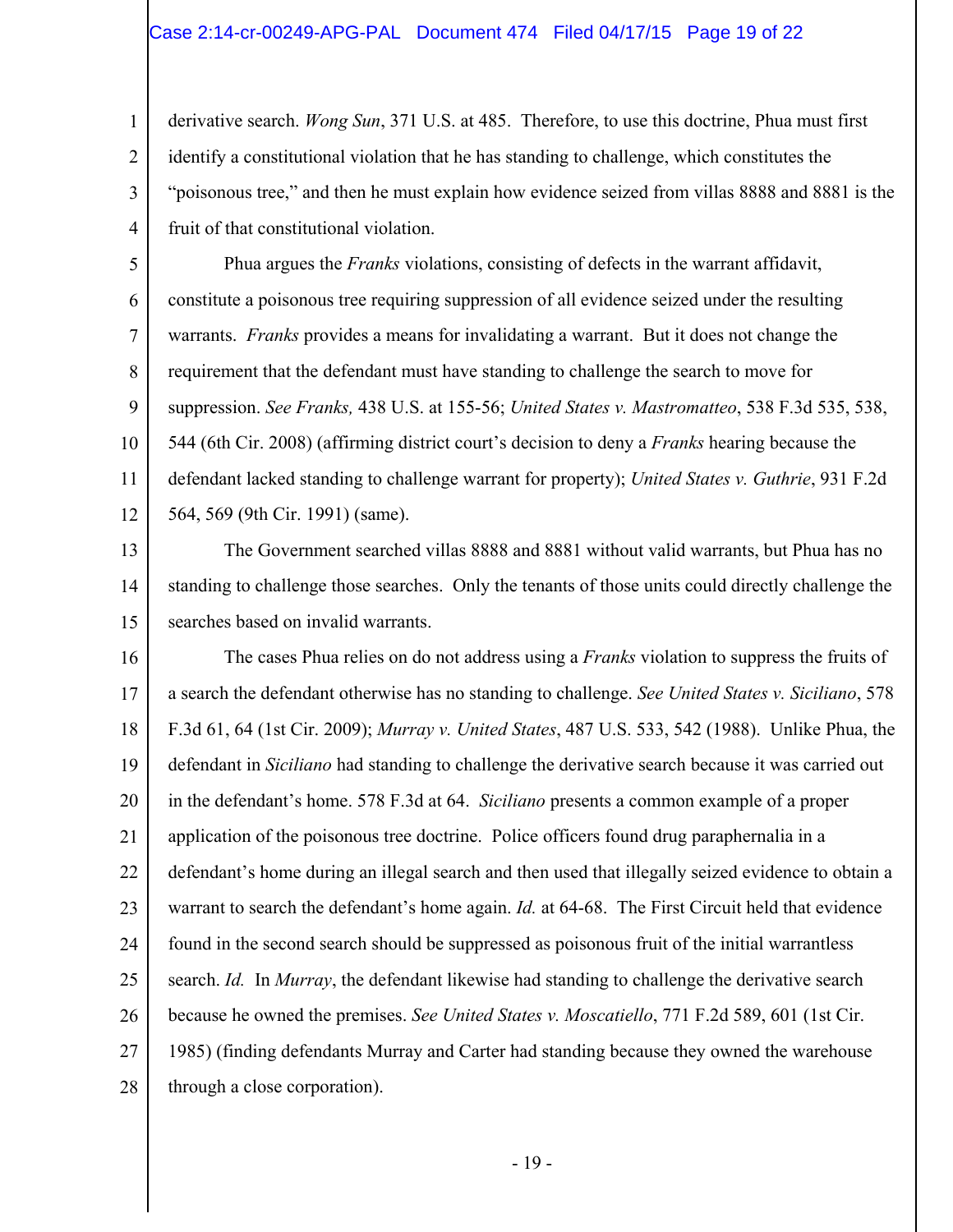### Case 2:14-cr-00249-APG-PAL Document 474 Filed 04/17/15 Page 20 of 22

 Phua has failed to provide any authority or analysis explaining how defects in the warrant affidavit to search villa 8882 provide him standing to challenge the searches of villas 8881 and 8888, given that he had no reasonable expectation of privacy in those other villas. That all three warrants were obtained through a single warrant affidavit does not give Phua standing to challenge searches of villas in which he has no privacy interest. Therefore, even though the omissions and misrepresentations in the warrant affidavit invalidate the warrants under *Franks*, Phua has no grounds to move for suppression of the evidence seized in villas 8888 and 8881 on the basis of *Franks* violations.

9

1

2

3

4

5

6

7

8

#### *2. Suppression of evidence as fruits of an unconstitutional search*

10 11 12 13 14 15 16 17 18 19 20 21 Phua appears to also suggest in some of his briefing, filed after Judge Leen's recommendations, that evidence seized from villas 8888 and 8881 should be suppressed as fruits of the warrantless search of villa 8882, a search I have now found to be unconstitutional because of the Government's ruse. If the Government sought warrants and searched villas 8888 and 8881 as a direct result of what they found during their unconstitutional search of villa 8882, and they did not have sufficient untainted sources of information to prompt these searches, Phua may have grounds to move to suppress that evidence. *See Chandler v. U.S. Army*, 125 F.3d 1296, 1304 (9th Cir. 1997); *see also United States v. Salas*, 879 F.2d 530, 538 (9th Cir. 1989). The questions would be whether the government's decision to seek the warrants and search villas 8888 and 8881 was prompted by what agents saw during the unconstitutional search of villa 8882, and whether information obtained from that search was presented to the magistrate judge and affected her decision to issue the warrants. *See Murray*, 487 U.S. at 542.

22 23 24 25 26 27 28 The parties have not fully addressed whether the searches and seizures in villas 8888 and 8881 resulted from what was found in the warrantless search of villa 8882. The parties likely did not do so because the defendants with standing to directly challenge the searches of those villas were still in this case when the original motions were filed and because Judge Leen recommends I find that the search of villa 8882 conducted during the ruse was constitutional. Now that I have found that search to be unconstitutional, if Phua believes the evidence seized in villas 8888 and 8881 are fruits of that unconstitutional search, he should file a new motion.

- 20 -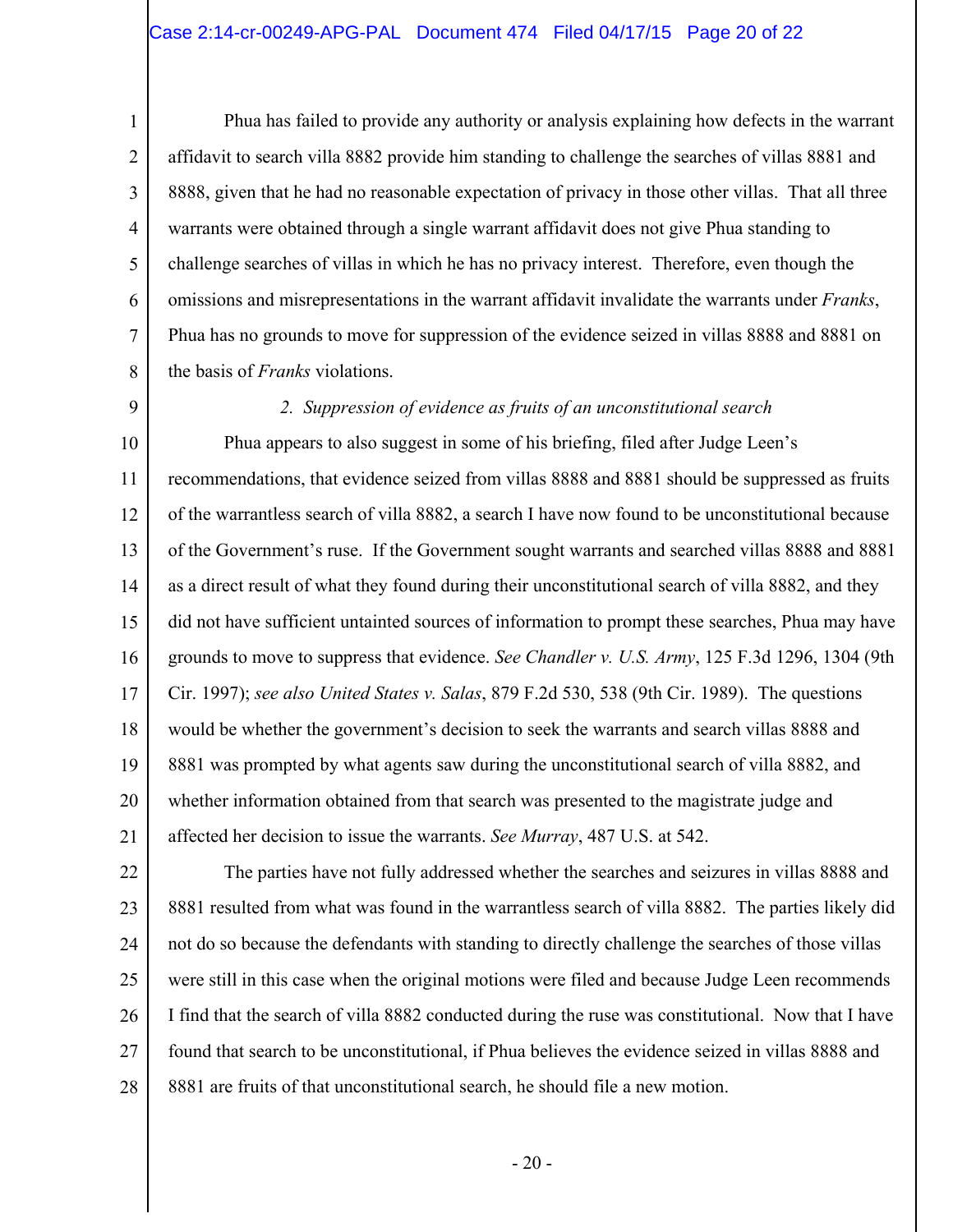1

## **B. Suppression of evidence under the court's supervisory authority**

2 3 4 5 6 7 8 9 10 Also not properly before me at this time is whether I should suppress evidence seized in villas 8888 and 8881 under my supervisory authority. Phua raised this argument for the first time in his response to the government's objection to Judge Leen's recommendation. (*See* Dkt. #430 at 18-24.) I need not address arguments and evidence not raised before the magistrate judge, and I decline to do so at this time. *United States v. Howell*, 231 F.3d 615, 621 (9th Cir.2000); *see also Heilman v. Lyons*, No. 2:09-CV-2721 JAM KJN, 2012 WL 1455083, at \*2 (E.D. Cal. Apr. 26, 2012). As with his poisonous fruits argument based on the unconstitutional search, if Phua believes suppression is warranted under my supervisory authority, he should file a new motion.

#### 11 **VI. CONCLUSION**

12

13 14 15 16 IT IS THEREFORE ORDERED that defendant Phua's motion to suppress (Dkt. #229) is granted, Phua's objections (Dkt. #418) are sustained in part, and I accept in part and modify in part Judge Leen's Report of Findings and Recommendation (Dkt. #407) as more fully set forth in this order. All evidence seized from villa 8882 during the unconstitutional warrantless searches on July 4 and July 5, 2014 is suppressed.

17 18 19 20 21 IT IS FURTHER ORDERED that defendant Phua's motion to suppress (Dkt. #232) is granted, Phua's objections (Dkt. #419) and the Government's objections (Dkt. #420) are overruled, and I accept in part and modify in part Judge Leen's Report of Findings and Recommendation (Dkt. #406) as more fully set forth in this order. All evidence seized from villa 8882 as a result of the search conducted pursuant to the search warrant is suppressed.

22 23 24 IT IS FURTHER ORDERED that any related motions to suppress based on arguments regarding the fruit of the poisonous tree doctrine or the court's supervisory authority must be filed within 14 days of entry of this order.

- 25 ////
- 26 ////
- 27 ////
- 28 ////